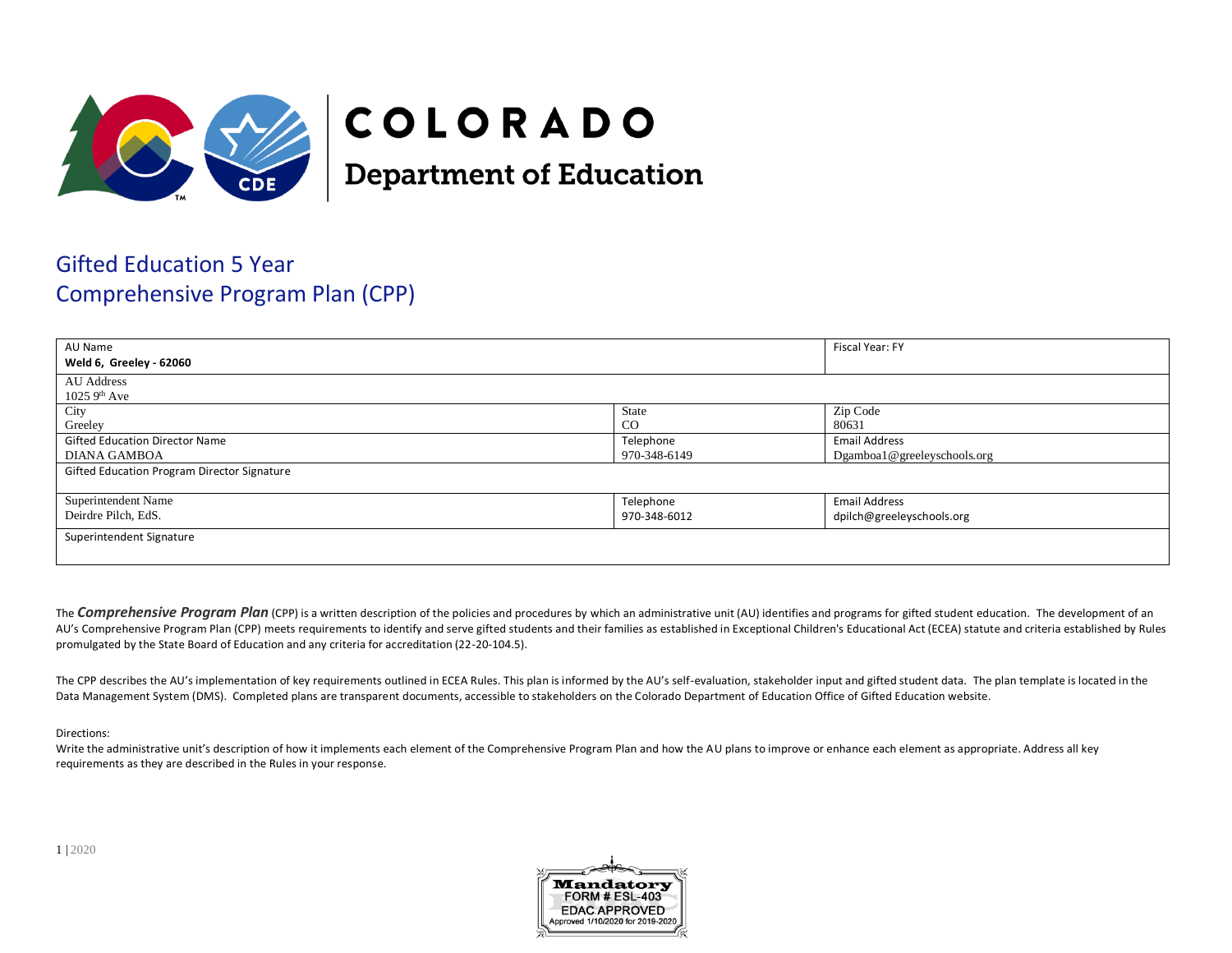| five years, use the following to explain:<br>strategies) the AU will take<br>Please describe how the element is currently implemented in the AU. Address<br><b>Exceptional Children's Education Act Program Element</b><br>steps that were selected<br>every article of law in each element.<br>$\bullet$<br>these actions steps<br>specific benchmarks and dates<br>$\bullet$<br>success of the proposed action<br>Procedures for Parent, Family, and Student Engagement 12.02(2)(a)<br>District 6 provides a wide variety of methods to keep parents, families, and<br>$12.02(2)(a)(i)$ The program plan shall describe how the AU implements<br>students engaged in the educational process. When stakeholders work together,<br>parent, family, and student engagement and communication with regard<br>the gifted student benefits from the cohesive support.<br>to gifted education programs that include, but are not limited to: how<br>On the main district website, there are quick links to the Gifted Education web<br>parents are informed about access to identification procedures; ways to<br>pages to help parents access key information about our gifted programming.<br>Included on these pages are: · Gifted Program Mission/Vision<br>educate parents and families about giftedness or parenting gifted students;<br>information about involvement and progress reporting; what programming<br>Gifted and Talented Updates<br>· Quick Links:<br>options are available to match student strengths and challenges;<br>o Is My Child "Gifted"?<br>information about concurrent enrollment; how to be involved in college<br>and career planning; primary languages in the AU, and ways parents and<br>o Resources for Parents<br>o Handbook<br>families may participate in the school community.<br>o Resources for Students<br>12.02(2)(a)(ii) In multi-district AUs and BOCES, methods of engagement<br>o Brochures<br>o Resources for Educators<br>and communication may vary based upon individual district procedures,<br>but each district must have a plan for parent, family, and student<br>o Contact Us/School Info<br>communication and engagement.<br>All of the GT Specialists also provide information on their schools' web pages which<br>allow them to communicate with parents and students at each building. All of the<br>district and school web pages can also be translated into other languages.<br>The Gifted and Talented Program: Parent and Community Handbook is available<br>online as well as offered in hard copy or electronically at parent-teacher<br>conferences. It outlines for parents:<br>1. What does "gifted" mean?<br>2. Are goals different for gifted students?<br>3. Characteristics of gifted children<br>4. Profiles of the Gifted and Talented<br>5. Social emotional needs of gifted children<br>6. Strengths and challenges of gifted children<br>7. How are students identified as gifted? |                                      |                                                                                                                                                                                                                                                                                                                                            |
|-------------------------------------------------------------------------------------------------------------------------------------------------------------------------------------------------------------------------------------------------------------------------------------------------------------------------------------------------------------------------------------------------------------------------------------------------------------------------------------------------------------------------------------------------------------------------------------------------------------------------------------------------------------------------------------------------------------------------------------------------------------------------------------------------------------------------------------------------------------------------------------------------------------------------------------------------------------------------------------------------------------------------------------------------------------------------------------------------------------------------------------------------------------------------------------------------------------------------------------------------------------------------------------------------------------------------------------------------------------------------------------------------------------------------------------------------------------------------------------------------------------------------------------------------------------------------------------------------------------------------------------------------------------------------------------------------------------------------------------------------------------------------------------------------------------------------------------------------------------------------------------------------------------------------------------------------------------------------------------------------------------------------------------------------------------------------------------------------------------------------------------------------------------------------------------------------------------------------------------------------------------------------------------------------------------------------------------------------------------------------------------------------------------------------------------------------------------------------------------------------------------------------------------------------------------------------------------------------------------------------------------------------------------------------------------------------------------------------------------------------------------------------------------------------------------------------------------------------------------------------------------------------------------------------------------------------------------------|--------------------------------------|--------------------------------------------------------------------------------------------------------------------------------------------------------------------------------------------------------------------------------------------------------------------------------------------------------------------------------------------|
|                                                                                                                                                                                                                                                                                                                                                                                                                                                                                                                                                                                                                                                                                                                                                                                                                                                                                                                                                                                                                                                                                                                                                                                                                                                                                                                                                                                                                                                                                                                                                                                                                                                                                                                                                                                                                                                                                                                                                                                                                                                                                                                                                                                                                                                                                                                                                                                                                                                                                                                                                                                                                                                                                                                                                                                                                                                                                                                                                                   |                                      | If the AU plans to shift practices over the next<br>Describe the specific action steps (activities,<br>Identify the data, policies and procedures,<br>and/or research that supports the specific<br>Identify who is responsible for implementing<br>Provide a timeline for implementation with<br>Identify the measures used to assess the |
| 9. How is the programming designed?<br>10. What can I do to support my gifted child?<br>11. Gifted characteristics of special populations<br>12. What if my child is underachieving?<br>13. How can I support gifted education in CO?<br>14. How can I talk to teachers?<br>15. What are the steps if I disagree?<br>16. What are some good resources?<br>17. Definitions and terms<br>This handbook and all its information is also available in Spanish, which is the other<br>main language in District 6. Although this handbook is only available in the two<br>main languages, there are district translators available for parents who may require                                                                                                                                                                                                                                                                                                                                                                                                                                                                                                                                                                                                                                                                                                                                                                                                                                                                                                                                                                                                                                                                                                                                                                                                                                                                                                                                                                                                                                                                                                                                                                                                                                                                                                                                                                                                                                                                                                                                                                                                                                                                                                                                                                                                                                                                                                         | 8. What are Advanced Learning Plans? |                                                                                                                                                                                                                                                                                                                                            |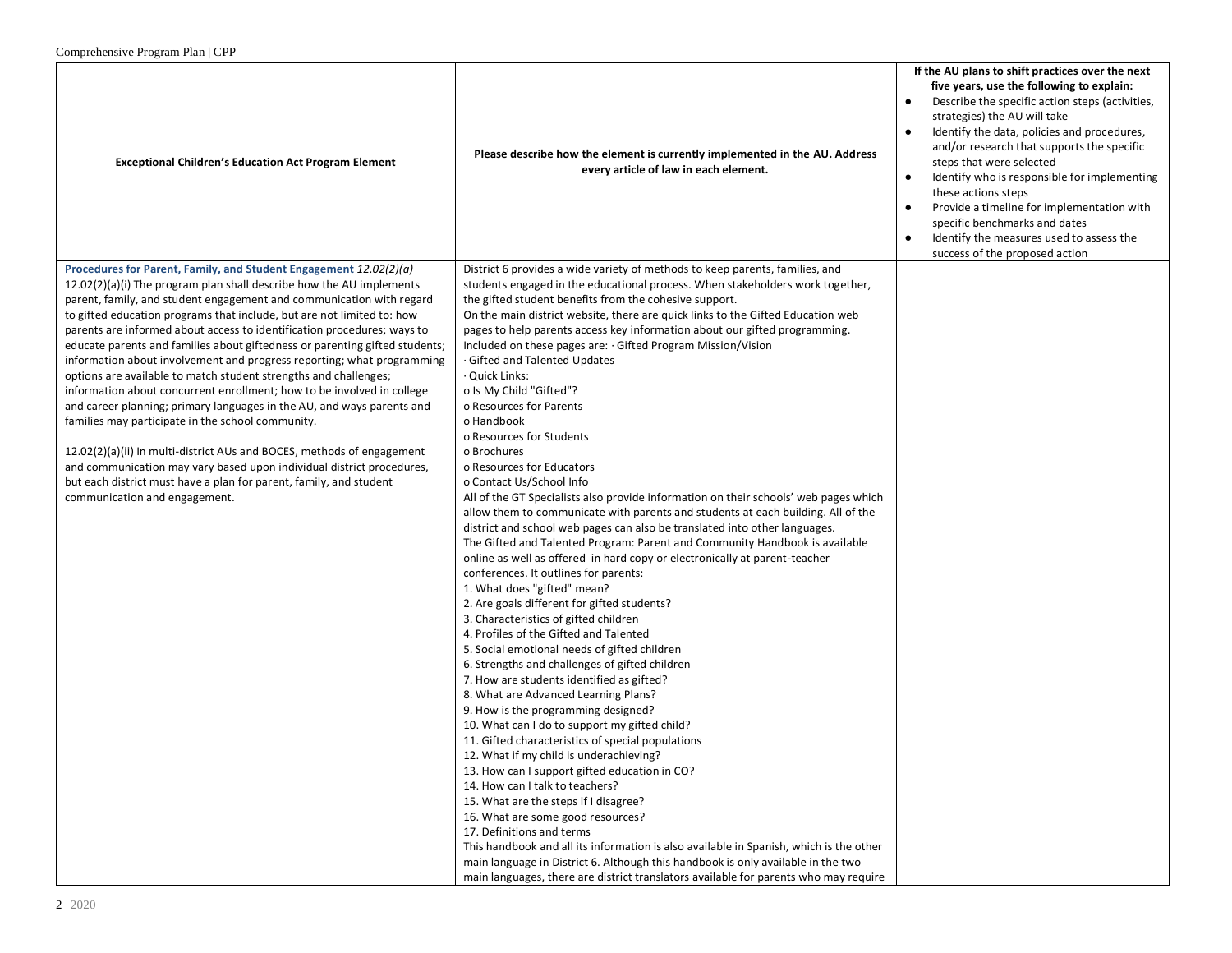|                                                                               | support in other languages. Family Center provides multiple supports for parents,                                                                                        |  |
|-------------------------------------------------------------------------------|--------------------------------------------------------------------------------------------------------------------------------------------------------------------------|--|
|                                                                               | including language translators and educational liaisons. The Family Center also                                                                                          |  |
|                                                                               | helps GT Specialists translate all of their communication with parents, including the                                                                                    |  |
|                                                                               | Spanish versions of parent letters that are linked to the new digital handbook. The                                                                                      |  |
|                                                                               | GT Advisory Council updated the handbook in 2019.                                                                                                                        |  |
|                                                                               | District Level. In addition to the web pages and the handbook, parents can also gain                                                                                     |  |
|                                                                               | insight into gifted education by participating in the GT Table Talks that meet                                                                                           |  |
|                                                                               | throughout the school year to address gifted education in this district/community                                                                                        |  |
|                                                                               | and topics in the field of gifted education at large that are relevant to the work in                                                                                    |  |
|                                                                               | the district. Throughout the school year, parents can set up meetings with the                                                                                           |  |
|                                                                               | district gifted coordinator, email, or call to discuss any topics or ask any questions.                                                                                  |  |
|                                                                               | In years when the GT Parent Institute is not being held, we provide smaller evening                                                                                      |  |
|                                                                               | events with guest speakers. In Fall 2020, parents were invited for evenings with                                                                                         |  |
|                                                                               | Mark Hess and Jenny Hecht as part of a regional parent outreach.                                                                                                         |  |
|                                                                               | Gifted Education Comprehensive Program Plan Weld 6, Greeley3                                                                                                             |  |
|                                                                               | Building Level. The district has 7.5 FTE designated for GT Specialists. Each of these                                                                                    |  |
|                                                                               | educators are assigned 1-5 buildings, and they provide parent meetings, individual                                                                                       |  |
|                                                                               | conferences, emails, letters, phone calls, and/or other services to connect with the<br>parents in each building. We also inform parents through text messages utilizing |  |
|                                                                               | the Remind App. Parents are invited to attend special events like Spelling Bee                                                                                           |  |
|                                                                               | competitions or Young Chautauqua performances, and they can also volunteer to                                                                                            |  |
|                                                                               | support activities like Battle of the Books, History Day, or IB Art Museum field trips.                                                                                  |  |
|                                                                               | It is important for parents to share in the education of their gifted students, and all                                                                                  |  |
|                                                                               | parents are invited to provide input on the Advanced Learning Plans of their gifted                                                                                      |  |
|                                                                               | children, either in person, via email, by phone or virtually.                                                                                                            |  |
|                                                                               | Part of the ALP meetings for secondary students includes conversations                                                                                                   |  |
|                                                                               | surrounding post-secondary college/career goals, and these goals are then aligned                                                                                        |  |
|                                                                               | to the academic and/or affective goals on the ALP, and may include discussions                                                                                           |  |
|                                                                               | surrounding the variety of concurrent enrollment opportunities that are available                                                                                        |  |
|                                                                               | to students in the district. The GT Specialist at each school sends out information                                                                                      |  |
|                                                                               | regarding ALP progress and assessment data to each gifted student's parents. Staff,                                                                                      |  |
|                                                                               | students, and families can access the district website's Career and College                                                                                              |  |
|                                                                               | Readiness page with multiple links to support individual career pathways and                                                                                             |  |
|                                                                               | concurrent enrollment opportunities.                                                                                                                                     |  |
| Definition of "Gifted Student" 12.02(2)(b)                                    | Greeley-Evans School District 6, in accordance with The Exceptional Children's                                                                                           |  |
| $12.02(2)(b)$ The program plan shall include a written definition that is the | Educational Act (ECEA), requires all identifies and serves students between the ages                                                                                     |  |
| same as or substantially similar to the definition of "gifted student"        | of five and twenty-one, and afour with Early Access, whose aptitude or competence                                                                                        |  |
| specified in section 12.01(16) of these Rules. This definition shall serve as | in abilities, talents, and potential for accomplishment in one or more domains are                                                                                       |  |
| the basis for the implementation of all other program plan elements           | so exceptional or developmentally advanced that they require special provisions to                                                                                       |  |
| described below.                                                              | meet their educational programming needs.                                                                                                                                |  |
|                                                                               | ECEA Rules specify the areas for gifted identification in Colorado. A student may be                                                                                     |  |
|                                                                               | identified in one or more of these domains (areas):                                                                                                                      |  |
|                                                                               | · General Intellectual Ability                                                                                                                                           |  |
|                                                                               | · Specific Academic Aptitudes                                                                                                                                            |  |
|                                                                               | • Reading                                                                                                                                                                |  |
|                                                                               | • Writing                                                                                                                                                                |  |
|                                                                               | • Mathematics                                                                                                                                                            |  |
|                                                                               | Science                                                                                                                                                                  |  |
|                                                                               | • Social Studies<br>. World Languages                                                                                                                                    |  |
|                                                                               | · Specific Talent Aptitudes                                                                                                                                              |  |
|                                                                               | • Creative or Productive Thinking                                                                                                                                        |  |
|                                                                               | • Leadership Abilities                                                                                                                                                   |  |
|                                                                               |                                                                                                                                                                          |  |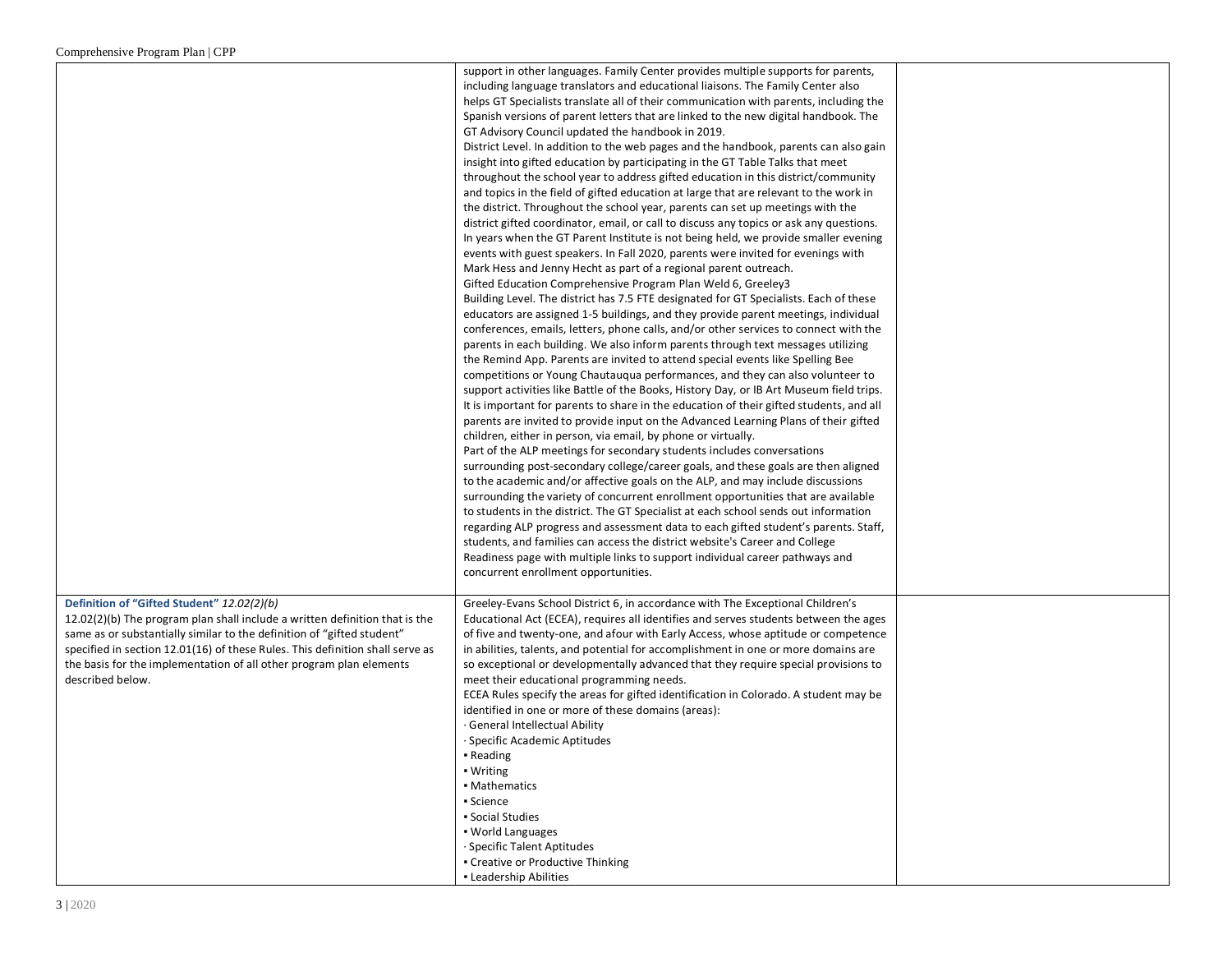|                                                                                   | • Visual Arts                                                                                                                                                           |  |
|-----------------------------------------------------------------------------------|-------------------------------------------------------------------------------------------------------------------------------------------------------------------------|--|
|                                                                                   | • Drama                                                                                                                                                                 |  |
|                                                                                   | • Music                                                                                                                                                                 |  |
|                                                                                   | - Dance                                                                                                                                                                 |  |
|                                                                                   | • Psychomotor                                                                                                                                                           |  |
|                                                                                   | Gifted children represent all cultural, ethnic, linguistic and socioeconomic                                                                                            |  |
|                                                                                   | backgrounds and may demonstrate both gifts and disabilities.                                                                                                            |  |
| Identification Procedures 12.02(2)(c)                                             | District procedures have been established using a multiple criteria assessment                                                                                          |  |
| The program plan shall describe the assessment process used by the AU for         | approach. This means that many sources of information are reviewed over a period                                                                                        |  |
| identifying students who meet the definition specified in section 12.01(16)       | of time before formally identifying a student as gifted/talented in one or more                                                                                         |  |
| and for identifying the educational needs of gifted students. The                 | areas. Students who demonstrate certain markers, but lack a significant body of                                                                                         |  |
| assessment process shall recognize a student's exceptional abilities or           | evidence will be placed on the Talent Pool list. They may receive intervention                                                                                          |  |
| potential, interests, and needs in order to guide student instruction and         | services as available, but will not be formally identified unless a sufficient body of                                                                                  |  |
| individualized planning and programming. In traditionally                         | evidence is established. While criteria have been established for decision making,                                                                                      |  |
| underrepresented student groups and visual/music/performing arts                  | some of the data may be subjective in nature and some degree of imprecision in                                                                                          |  |
| student groups or talent pools, identification may require the collection of      | testing is always present. Thus, decisions should be made by the review team                                                                                            |  |
| student information over time, using additional data points from a                | utilizing multiple sources from the Body of Evidence, with the use of sound                                                                                             |  |
| response to intervention approach, or additional assessment. The AU               | reasoning and data interpretation, in order to provide a meaningful Learning                                                                                            |  |
| identification procedures shall include, but need not be limited to:              | Profile. If a student is determined to qualify for gifted services, the Learning Profile                                                                                |  |
|                                                                                   | can then help shape meaningful academic and affective goals in the Advanced                                                                                             |  |
| 12.02(2)(c)(i) A method(s) to ensure equal and equitable access for all           | Learning Plan based on the area(s) of identification.                                                                                                                   |  |
| students. The program plan shall describe the efforts that the AU will make       | <b>STUDENT SEARCH</b>                                                                                                                                                   |  |
| to identify gifted students from all populations, including preschool (if         | Screening                                                                                                                                                               |  |
| applicable) through twelfth grade students, minority students,                    | Standardized test scores for all students are screened for evidence of exceptionally                                                                                    |  |
| economically diverse students, culturally diverse students, students with         | high levels of performance on achievement tests. All second grade students take                                                                                         |  |
| limited English proficiency and children with disabilities;                       | the NNAT3 in the spring. By providing this universal screening of all in-district and                                                                                   |  |
|                                                                                   | charter schools, it ensures equal and equitable access for all students in our                                                                                          |  |
| $12.02(2)(c)(ii)$ Referral procedures that seek referrals from a variety of       | community. This process along with nominations yields a list of nominees based on                                                                                       |  |
| sources, and screening procedures used for conducting identification              | district criteria from which GT teachers will begin the GATHERING BODY OF                                                                                               |  |
| assessment. Every AU is strongly encouraged to include optional universal         | <b>EVIDENCE process.</b>                                                                                                                                                |  |
| screening in identification procedures;                                           | Nomination/Referral                                                                                                                                                     |  |
|                                                                                   | The initial stage of identification consists of a call for nominations, generally in the                                                                                |  |
| $12.02(2)(c)(iii)$ A time line of no more than 30 school days after a referral to | spring, along with GT characteristic information shared with all stakeholders, but                                                                                      |  |
| determine whether a student will continue with formal identification              | can be done at any time it is felt necessary. Parents, teachers, counselors,                                                                                            |  |
| assessment, or will receive talent pool designation;                              | community members and students are invited to submit the names of students                                                                                              |  |
|                                                                                   | they view as potentially gifted or talented using characteristic sheets available.                                                                                      |  |
| $12.02(2)(c)(iv)$ Implementation of assessments that align with the purpose       | They are asked to indicate what they believe to be the student's particular strength                                                                                    |  |
| of identifying exceptionality in the categories of giftedness, and in             | area(s). Information is published about this process in both English and Spanish.                                                                                       |  |
| traditionally underrepresented populations. The AU may choose local               | Efforts will be made to increase understanding of giftedness throughout the                                                                                             |  |
| assessment tools from the Department's chart of common and varied                 | community to enhance the effectiveness and scope of this process. Giftedness                                                                                            |  |
| assessment tools used in identification;                                          | exists within all sub-groups of the population, and continuous attempts to refine                                                                                       |  |
| $12.02(2)(c)(v)$ Collection of data for a body of evidence that includes, but is  | the process in the Greeley-Evans School District will be made so that children<br>identified as gifted reflect the diversity of the local community in terms of gender, |  |
| not limited to: assessment results from multiple sources and multiple types       | ethnicity, and socioeconomic status. The goal is for every parent and teacher to                                                                                        |  |
| of data (i.e. qualitative and quantitative data about achievement, cognitive      | have opportunities to nominate students for GT services if they see the need.                                                                                           |  |
| ability, performance, parent and teacher input, motivation and                    | COLLECT A BODY OF EVIDENCE                                                                                                                                              |  |
| observations of gifted characteristics/behaviors). The body of evidence           | The next stage in the identification process is to secure additional information that                                                                                   |  |
| contains data to identify the strength area defined in the definition of          | will aid in determining the youth's talents or giftedness and his or her programming                                                                                    |  |
| gifted children and determine appropriate programming services. These             | needs. Appropriate data must be gathered in at least three of the following four                                                                                        |  |
| same categories are used in data collection and for developing the ALP;           | categories: Intellectual Ability, Achievement, Behaviors/Characteristics, and                                                                                           |  |
|                                                                                   | Demonstrated Performance. All information collected is confidential and will be                                                                                         |  |
| $12.02(2)(c)(vi)$ A review team procedure; and that includes at least one         | placed in the GT tab on Infinite Campus and in the red G/T folder or blue Talent                                                                                        |  |
| person trained or endorsed in gifted identification and programming;              | Pool folder in the cumulative ("cum") file. Beginning the Fall of 2020, incoming                                                                                        |  |
|                                                                                   |                                                                                                                                                                         |  |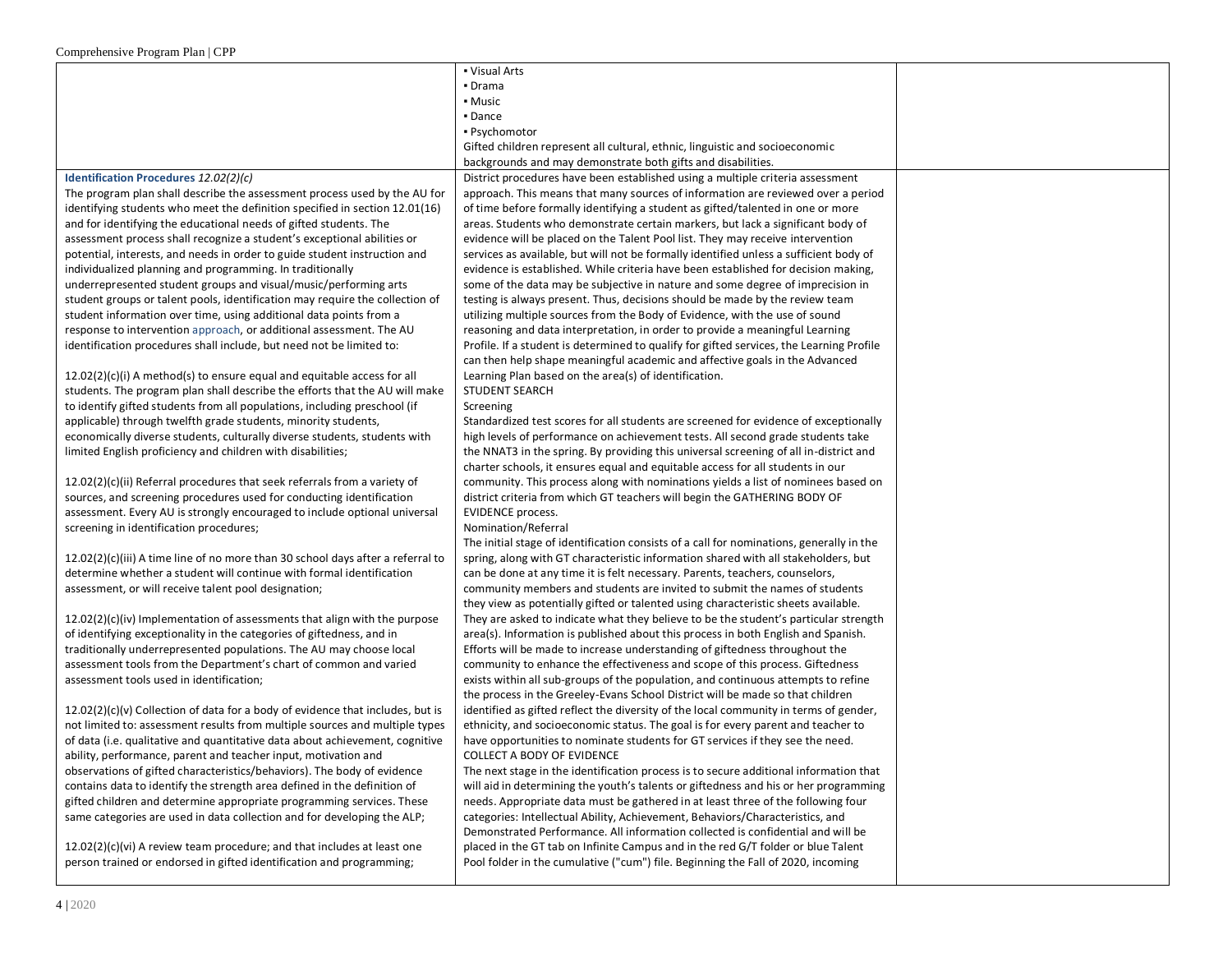12.02(2)(c)(vii) A review team procedure for determining identification or a talent pool designation from a body of evidence and for developing individualized ALPs for identified students. When only cognitive ability assessment data meets criteria in a body of evidence, the review team may determine that the student is identified with general or specific intellectual ability. This identification meets the condition of portability. 12.02(2)(c)(viii) A determination letter for parents and school files describing the decision of the review team, and area(s) of giftedness if the student is found to have exceptional abilities; and 12.02(2)(c)(ix) A communication procedure by which parents are made aware of the identification assessment process for their student, understand the results of the determination, and engage in the development and review of the student's ALP. kindergarteners will not have a paper cum file. Instead all documents will be uploaded into Infinite Campus. REVIEW BODY OF EVIDENCE A student's body of evidence should be reviewed by a team (min. of 2 people) trained in ID protocols for each nominee based on the suspected area(s) of exceptionality. Some students do not perform well on standardized tests but may show evidence of exceptional ability in other ways. This is often true for those who are Twice-Exceptional (both gifted and learning disabled), second language learners, and children from low income backgrounds. In these cases, team judgment is necessary and further evidence may need to be gathered. Additional evidence may consist of behavioral checklists, product/performance rating scales, and alternative standardized assessment tools. Product/performance rating scales can help to assess classroom work that may be significantly advanced for the student's age or grade placement. Students are not denied services or identified on the basis of performance on any single score or instrument. Rather, those evaluating the data are looking for sufficient evidence of exceptional talent or ability to warrant special programming or services. This review is an ongoing process, and a student is not formally identified until a sufficient body of evidence is collected. Gifted identification recognizes and delineates exceptional strengths and potential in learners so that appropriate instructional accommodations and modifications can be provided. IDENTIFICATION A student is formally identified as gifted/talented when data collected over a period of time suggests that he/she matches the definition of a "gifted child", and the following questions are answered in the affirmative: 1. Is the student's skill level/ability much above that of peers the same age? 2. Does the student require intense or sustained resources, adaptations, or acceleration in order to demonstrate continued progress commensurate with his/her ability? 3. Does the information available from multiple sources of data indicate the presence of giftedness as defined by state and district guidelines? If students meet the district/state criteria, the student's name and area(s) of identification are sent via email to the district assessment office designee and copied to the Gifted and Talented Coordinator for final review and to be added to the district database. All newly identified gifted students are entered into the GT data base by the district coordinator or designee. Once completed, GT Specialists can proceed with notification letters, enter any qualifying data into the GT tab on Infinite Campus, and mark the student status as "Identified". Any hard copies of evidence, including any completed profile sheets, should be placed into a RED folder in the cum file and/or uploaded into Infinite Campus. An Advanced Learning Plan for the student should then be started in Alpine or Naviance. The team may also decide that a student does not qualify, or that enough information is not available to make an informed decision. In the latter case, the student is placed on a "Talent Pool" list, provided appropriately challenging programming (advanced math, Junior Great Books group, etc.), and reviewed again the following year as more information becomes available. GT Specialists can proceed with notification letters, enter any data into the GT tab on Infinite Campus, and mark the student status as "Talent Pool". Any hard copies of evidence, including any completed profile sheets, should be placed into a BLUE folder in the cum file or uploaded into Infinite Campus. When doubt or uncertainty exists, continue collecting data. The GT teacher will send a letter home to parents communicating the results of the identification process.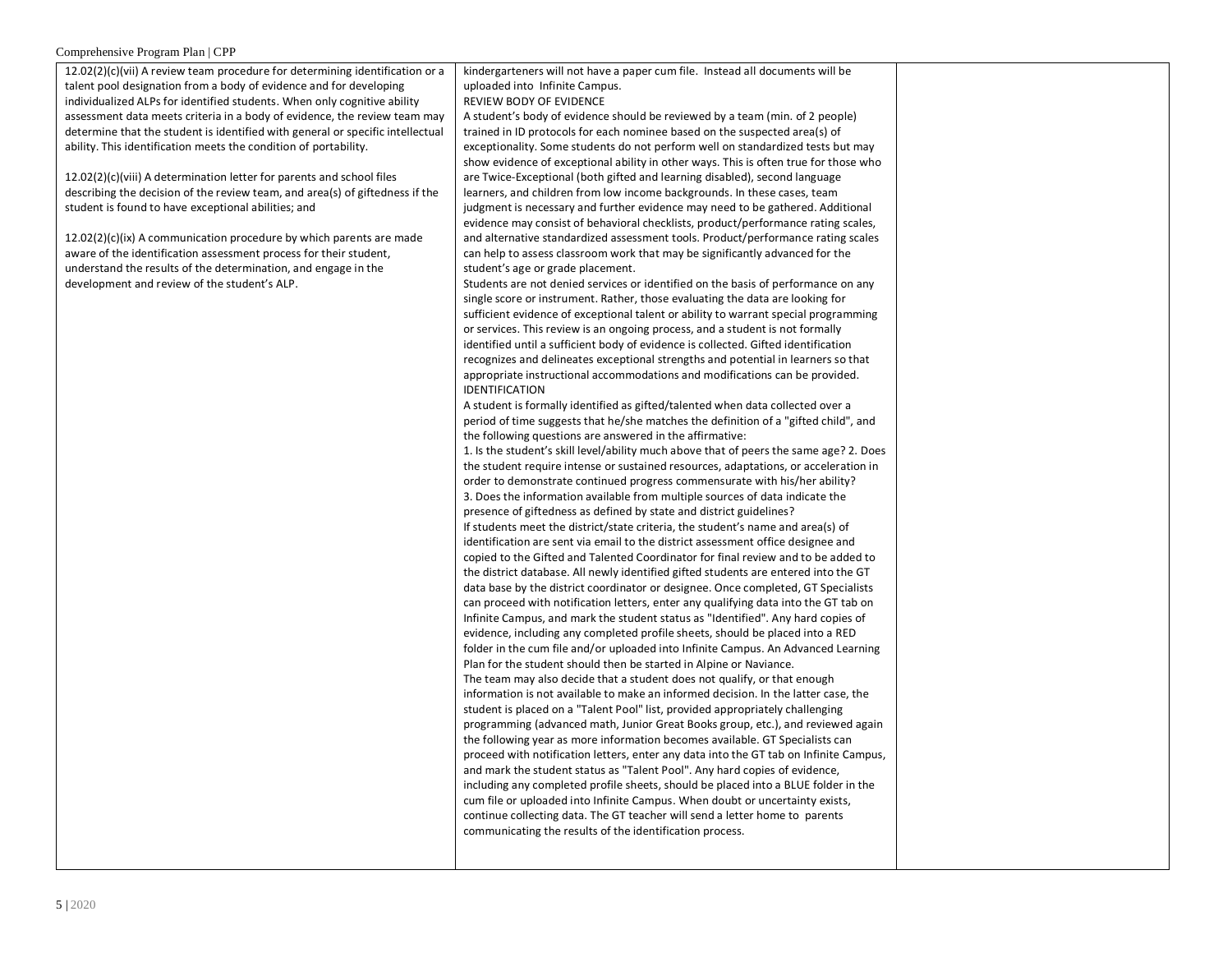| <b>Criteria for Determining Exceptional Ability (Giftedness) or Talent Pool</b>                                                                     | PROGRAMMING MATCH                                                                                                                                                     |  |
|-----------------------------------------------------------------------------------------------------------------------------------------------------|-----------------------------------------------------------------------------------------------------------------------------------------------------------------------|--|
| 12.02(2)(d)                                                                                                                                         | Approximately 3-5% of the student population is formally identified as                                                                                                |  |
| $12.02(2)(d)(i)$ For each category of giftedness defined in $12.01(16)$ , criteria                                                                  | gifted/talented in any given strength area, though many additional students may                                                                                       |  |
| for exceptional ability means: 95 percentile or above on a standardized                                                                             | participate in programs for advanced learners. Student data is used to match                                                                                          |  |
| nationally normed test or observation tool, or a rating on a performance                                                                            | students to appropriate programming. Services for all identified students seek to                                                                                     |  |
| assessment that indicates exceptionality/distinguished compared to age                                                                              | ensure that they continue to make growth commensurate with their ability in their                                                                                     |  |
| mates.                                                                                                                                              | strength areas, and to perform at advanced and distinguished levels. Programming                                                                                      |  |
|                                                                                                                                                     | may include advanced and/or interdisciplinary classes, curriculum compacting in                                                                                       |  |
| 12.02(2)(d)(ii) Not meeting criteria on a single assessment tool shall not                                                                          | the regular classroom, and differentiated instructional techniques, or other                                                                                          |  |
| prevent further data collection or consideration for identification, if other                                                                       | targeted services. Services may also include content area or grade level                                                                                              |  |
| indicators suggest exceptional potential as observed in a body of evidence.                                                                         | acceleration, rapid pacing through the curriculum, mentoring, advanced learning<br>plans (ALPs), and affective (counseling) support services. School personnel, along |  |
|                                                                                                                                                     | with parents and in some cases the student, all share responsibility for encouraging                                                                                  |  |
| $12.02(2)(d)(iii)$ Criteria for screening assessments is a score range less than<br>the 95 percentile ranking or results on observation/performance | and supporting the student's continued growth in his/her strength areas.                                                                                              |  |
| assessment tools as determined by the AU to determine referrals, further                                                                            | PERIODIC RE-EVALUATION                                                                                                                                                |  |
| data collection and observation, and/or formation of student talent pools.                                                                          | School personnel periodically review student performance and progress to ensure                                                                                       |  |
|                                                                                                                                                     | that the ALP goals are supporting student needs and to see if any additional areas                                                                                    |  |
|                                                                                                                                                     | of strength or talents should also be evaluated to be added to the identification                                                                                     |  |
|                                                                                                                                                     | area(s) already documented.                                                                                                                                           |  |
|                                                                                                                                                     | METHODS TO SUPPORT EQUITY                                                                                                                                             |  |
|                                                                                                                                                     | Nomination/Referral. In order to support the identification of underserved                                                                                            |  |
|                                                                                                                                                     | populations (English Language Learners, Twice Exceptional Students, Culturally                                                                                        |  |
|                                                                                                                                                     | Diverse Gifted, etc), multiple methods for nomination, including special checklists                                                                                   |  |
|                                                                                                                                                     | for twice exceptional students and culturally/linguistically diverse students, are                                                                                    |  |
|                                                                                                                                                     | employed. For culturally/linguistically diverse students, teachers are asked                                                                                          |  |
|                                                                                                                                                     | questions like:                                                                                                                                                       |  |
|                                                                                                                                                     | 1. Which student displays a great deal of common sense and is self-reliant even in                                                                                    |  |
|                                                                                                                                                     | difficult situations?                                                                                                                                                 |  |
|                                                                                                                                                     | 2. Which student tends to have an extensive vocabulary and a sense of humor in                                                                                        |  |
|                                                                                                                                                     | either language?                                                                                                                                                      |  |
|                                                                                                                                                     | 3. Which student seems to be able to demonstrate a sense of personal culture, a                                                                                       |  |
|                                                                                                                                                     | pride in their heritage, while remaining successful in the "Anglo world"?                                                                                             |  |
|                                                                                                                                                     | Similarly, in the checklist to nominate twice exceptional students, teachers are                                                                                      |  |
|                                                                                                                                                     | asked to complete a Likert scale (Seldom/Never, Sometimes, Often, Almost Always)                                                                                      |  |
|                                                                                                                                                     | on a student based attributes such as:                                                                                                                                |  |
|                                                                                                                                                     | 1. Works or appears to think more slowly because of auditory or visual processing                                                                                     |  |
|                                                                                                                                                     | problems; may have reading problems due to cognitive processing problems                                                                                              |  |
|                                                                                                                                                     | 2. Shows a high level of curiosity and questioning                                                                                                                    |  |
|                                                                                                                                                     | 3. Has advanced ideas and opinions which they are uninhibited in expressing 4.                                                                                        |  |
|                                                                                                                                                     | Exhibits deep sensitivity                                                                                                                                             |  |
|                                                                                                                                                     | 5. Uses humor and cleverness; may be humorous in "bizarre" ways                                                                                                       |  |
|                                                                                                                                                     | 6. Possesses strong observation skills                                                                                                                                |  |
|                                                                                                                                                     | These checklists help educators sees gifted characteristics in gifted students who                                                                                    |  |
|                                                                                                                                                     | fall into these underrepresented populations. Referrals are given by parents,                                                                                         |  |
|                                                                                                                                                     | teachers, students, and self. Teacher and parent observation scales can also be                                                                                       |  |
|                                                                                                                                                     | used to develop a clearer picture of the students' abilities from a variety of sources<br>at school and at home.                                                      |  |
|                                                                                                                                                     | Assessments. District 6 is also utilizing different cognitive assessments that may                                                                                    |  |
|                                                                                                                                                     | also expand the identification of underserved gifted students. In addition to                                                                                         |  |
|                                                                                                                                                     | updating to the NNAT3 for our screener, which contains less cultural bias than                                                                                        |  |
|                                                                                                                                                     |                                                                                                                                                                       |  |
|                                                                                                                                                     |                                                                                                                                                                       |  |
|                                                                                                                                                     | previous versions, District 6 also uses the CogAT and the RAVENS, which are                                                                                           |  |
|                                                                                                                                                     | assessments that may provide better identification opportunities for some of our<br>students with language challenges or learning needs. When looking at student      |  |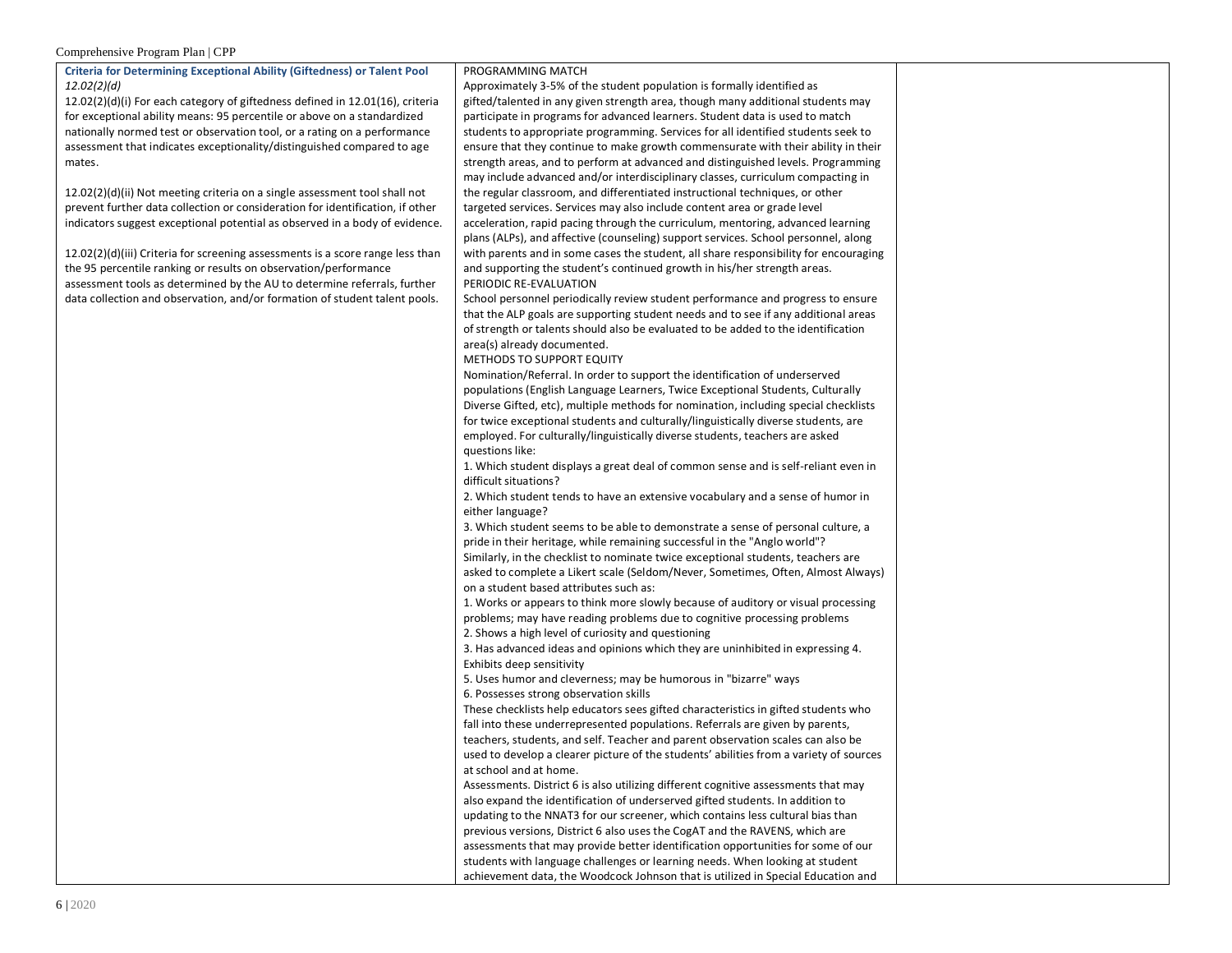|                                                                                 | the WIDA ACCESS taken by English Language Learners can also provide useful             |  |
|---------------------------------------------------------------------------------|----------------------------------------------------------------------------------------|--|
|                                                                                 | evidence for gifted education as well.                                                 |  |
|                                                                                 | <b>TIMELINE</b>                                                                        |  |
|                                                                                 | Within one week of the referral, the GT Specialist begins to collect the body of       |  |
|                                                                                 | evidence. The goal is to have the body of evidence ready to review prior to the        |  |
|                                                                                 | monthly/bi-monthly GT identification team meetings, so that the longest delay in       |  |
|                                                                                 | identification would be 14-28 days; however, this timeframe might vary if district     |  |
|                                                                                 | benchmark assessments or other achievement data is in the process of being             |  |
|                                                                                 | completed according to the district testing windows. Once the identification has       |  |
|                                                                                 | been determined, letters are sent to parents and then the initial ALP meeting is set   |  |
|                                                                                 | up for the parents' soonest convenience. Because identification is an ongoing          |  |
|                                                                                 | process throughout the school year, it is possible that some students may be           |  |
|                                                                                 | identified during the final 4-6 weeks of the school year. When this occurs, the        |  |
|                                                                                 | identification is completed and documented in a timely manner; however, the            |  |
|                                                                                 | formal ALP goals and programming matches may occur with the student's new              |  |
|                                                                                 | teacher(s) at the beginning of the upcoming school year. This does not preclude the    |  |
|                                                                                 | student from being served in the appropriate learning environment for the              |  |
|                                                                                 | remainder of the current school year based on the recommendations of the GT            |  |
|                                                                                 | Specialist and classroom teacher(s) until the formal goals have been established for   |  |
|                                                                                 | the upcoming year. All ALP documents must be updated by October 1st each school        |  |
|                                                                                 | year; but most are completed in early September so that parents can provide            |  |
|                                                                                 | feedback during parent/teacher conferences. Prior to the final review of each ALP      |  |
|                                                                                 |                                                                                        |  |
|                                                                                 | in May, GT Specialist must monitor progress at a minimum of one additional time        |  |
|                                                                                 | throughout the school year with each gifted student, and progress monitoring is        |  |
|                                                                                 | often more frequent for elementary schools with smaller rosters.                       |  |
| Identification Portability 12.02(2)(e)                                          | <b>PORTABILITY</b>                                                                     |  |
| Identification portability shall be based upon AU implementation of             | Leaving District 6. In addition to following the portability rules for identification  |  |
| statewide identification procedures required in Section 12.02(2)(c) and use     | provided by CDE (see "REVIEW BODY OF EVIDENCE"), District 6 also works to              |  |
| of criteria set for exceptionality in Section 12.02(2)(d) and determination of  | provide all gifted identification and programming information in the student cum       |  |
| a student's identification in one or more of the categories of giftedness as    | files and/or uploaded into Infinite Campus for the next school district. With the      |  |
| described in the state definition of gifted children in Section 12.01(16).      | Enrich system, electronic files containing the current ALP can also be sent to the     |  |
| Administrative units shall implement procedures for statewide portability       | receiving district. At times, students move and the receiving district doesn't request |  |
| of identification that include, but may not be limited to:                      | the cum folder until much later, after the cum folder has been archived in our         |  |
|                                                                                 | Records department. Past practice was just to scan the main database sheet with        |  |
| $12.02(2)(e)(i)$ A requirement that the sending school/district transfer the    | state assessment records for those students and then shred any additional              |  |
| body of evidence for identification and the ALP with student records when       | information, allowing some gifted information to be lost. The Records Department       |  |
| the student moves from one district to another;                                 | also digitally scans any student information in the red or blue folders that contain   |  |
|                                                                                 | GT and Talent Pool information. As a result, we have multiple back ups for gifted      |  |
| 12.02(2)(e)(ii) Review of the transferred student's ALP within 45 school        | student information in addition to the hard copy of the cum folder to increase the     |  |
| days of start date to determine programming options and services that           | likelihood that the receiving district can pick up immediately to continue gifted      |  |
| serve the identified area(s) according to the district and community            | education servicing.                                                                   |  |
| resources of the receiving district;                                            | Coming from Colorado district. When receiving students who have been identified        |  |
|                                                                                 | as gifted in another Colorado district, identification and ALP information is sought   |  |
| $12.02(2)(e)(iii)$ If the receiving district finds the body of evidence to be   | and the previous district is contacted if there are any identification questions.      |  |
| incomplete, the receiving district shall consult with, as practical, the former | Portability is recognized across Colorado.                                             |  |
| district, parents, and student and re-evaluate the identification               | Coming from outside Colorado. When a gifted student is identified outside of           |  |
| determination; and.                                                             | Colorado, data is sought within the student's IC personal documents/cum folder to      |  |
|                                                                                 | see if the identification aligns with the CDE identification guidelines, since         |  |
| 12.02(2)(e)(iv) Communication to parents within 60 school days of start         | portability rules do not apply outside Colorado. The data is then reviewed by the      |  |
| date about how the new district will meet the needs outlined in the             | identification to determine whether the gifted identification requirements are met     |  |
| student's ALP                                                                   | and the student can be entered into the District 6 system. If not, the team            |  |
|                                                                                 | determines what data might be required to meet the Colorado guidelines, and            |  |
|                                                                                 | parent permission is sought so that more evidence can be gathered. Then the            |  |
|                                                                                 |                                                                                        |  |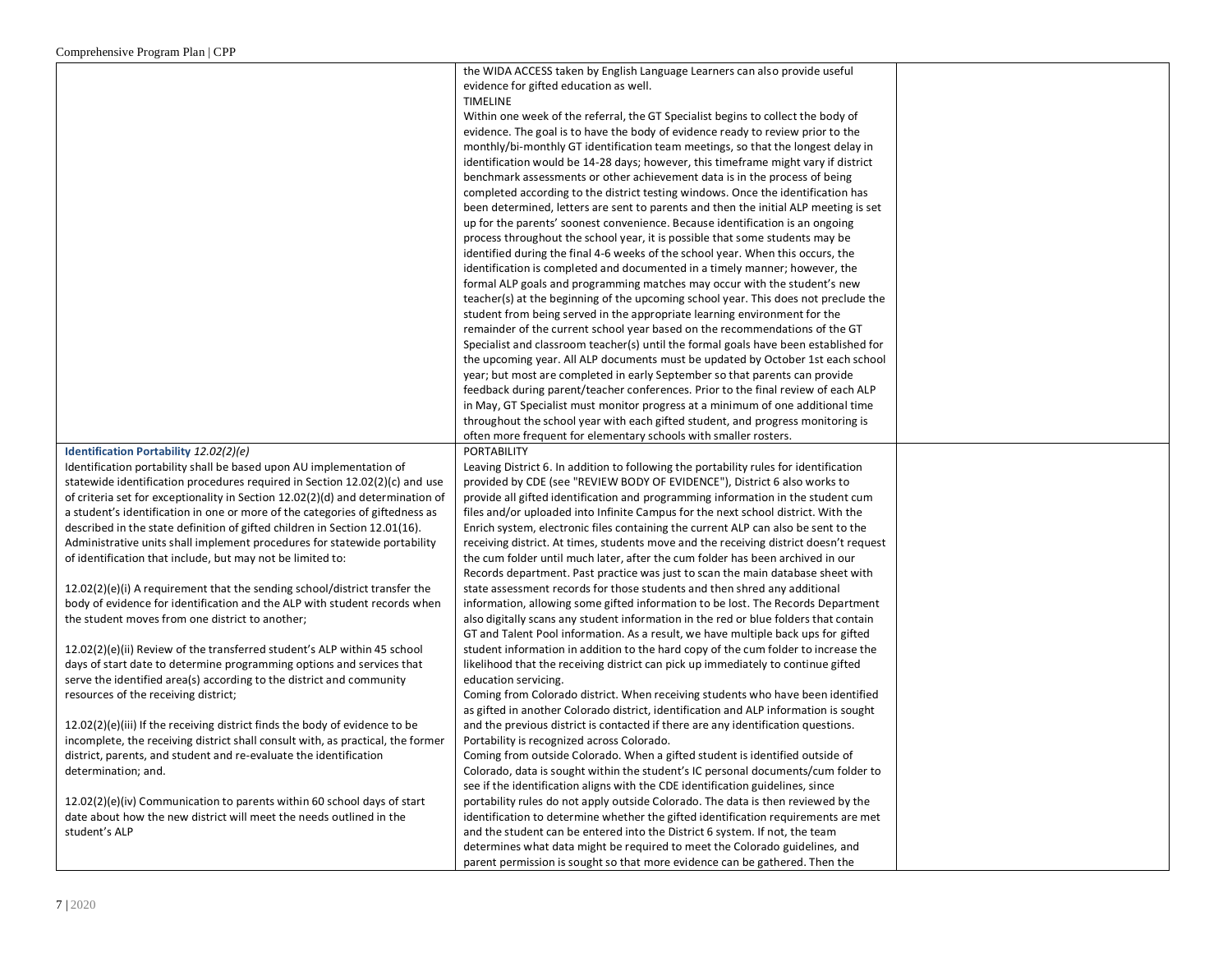|                                                                                                                                                                                                                                                                                                                                                                                                                                                                                                                                                                                                                                                                                                                                                                                      | student proceeds through the normal process starting with the collection of a body<br>of evidence.<br>Timeline. The Office Manager of each school processes the incoming student's<br>database information and any previous cum folder information. If the parent<br>indicates that the student was identified as gifted previously, the Office Manager<br>notifies the GT Specialist by email. The GT Specialist will review the student<br>information by the next GT Identification Team meeting (14-28 days) to review the<br>body of evidence. Based on the determination by the team, the parents will be<br>notified as to the identification status and/or the initial Advanced Learning Plan<br>meeting. The total process should take no more than 45 days from start to<br>completion, unless the team recommends waiting for additional results from<br>District 6 benchmark or common assessments to support the area of identification,<br>as determined by the district assessment calendar. These assessments typically<br>occur in six- or eight-week cycles, depending on the content area, so it just depends<br>on when the newly enrolled student sat the assessments for the recommended<br>content area. An eight-week cycle could mean up to a maximum 56-day delay prior<br>to finalizing the identification area and setting the programming goals in the ALP. |  |
|--------------------------------------------------------------------------------------------------------------------------------------------------------------------------------------------------------------------------------------------------------------------------------------------------------------------------------------------------------------------------------------------------------------------------------------------------------------------------------------------------------------------------------------------------------------------------------------------------------------------------------------------------------------------------------------------------------------------------------------------------------------------------------------|------------------------------------------------------------------------------------------------------------------------------------------------------------------------------------------------------------------------------------------------------------------------------------------------------------------------------------------------------------------------------------------------------------------------------------------------------------------------------------------------------------------------------------------------------------------------------------------------------------------------------------------------------------------------------------------------------------------------------------------------------------------------------------------------------------------------------------------------------------------------------------------------------------------------------------------------------------------------------------------------------------------------------------------------------------------------------------------------------------------------------------------------------------------------------------------------------------------------------------------------------------------------------------------------------------------------------------------------------------------------------------------|--|
| Advanced Learning Plan Content 12.02(2)(f)<br>The AU shall develop an ALP for every gifted student according to the<br>student's determined area(s) of giftedness, interests, and instructional and<br>affective needs. The ALP shall be considered in educational planning<br>toward post-secondary readiness outcomes and decision-making<br>concerning subsequent programming for that student and be used in the<br>articulation/transition process, preschool (if applicable) through grade 12.<br>At the high school level ALPs may blend with the student's individualized<br>career and academic plan (ICAP) if all content of the ALP are inclusive in the<br>ICAP which includes achievement and affective goals. The ALP content shall<br>include, but not be limited to: |                                                                                                                                                                                                                                                                                                                                                                                                                                                                                                                                                                                                                                                                                                                                                                                                                                                                                                                                                                                                                                                                                                                                                                                                                                                                                                                                                                                          |  |
| $12.02(2)(f)(i)$ A student profile described in a body of evidence. This profile<br>shall be subject to the AU's student records confidentiality guidelines. The<br>local AU determines periodic updates of the student profile, especially in<br>terms of interests, and/or demonstration of previously unidentified<br>strengths;                                                                                                                                                                                                                                                                                                                                                                                                                                                  |                                                                                                                                                                                                                                                                                                                                                                                                                                                                                                                                                                                                                                                                                                                                                                                                                                                                                                                                                                                                                                                                                                                                                                                                                                                                                                                                                                                          |  |
| 12.02(2)(f)(ii) A working-document section of the ALP. This portion of the<br>ALP records annual measurable, attainable achievement and affective<br>goals and progress. Achievement goals are standards-based statements in<br>strength area(s). Additional achievement goals may be needed to address<br>documented achievement gaps or career interest. Affective goals reflect<br>development of personal, social, communication, leadership, and/or<br>cultural competency;                                                                                                                                                                                                                                                                                                     |                                                                                                                                                                                                                                                                                                                                                                                                                                                                                                                                                                                                                                                                                                                                                                                                                                                                                                                                                                                                                                                                                                                                                                                                                                                                                                                                                                                          |  |
| 12.02(2)(f)(iii) Description or delineation of supplemental curriculum,<br>activities, specific programs or coursework, specific strategies, and/or<br>extended or expanded learning opportunities available in the AU that<br>match a student's strength area(s) and support the goals;                                                                                                                                                                                                                                                                                                                                                                                                                                                                                             |                                                                                                                                                                                                                                                                                                                                                                                                                                                                                                                                                                                                                                                                                                                                                                                                                                                                                                                                                                                                                                                                                                                                                                                                                                                                                                                                                                                          |  |
| 12.02(2)(f)(iv) Progress reports that align with the AU's or member<br>district's schedule for parent-reporting and/or conferences about student<br>progress. Adjustments to goals and programming options may occur during<br>any progress reporting period;                                                                                                                                                                                                                                                                                                                                                                                                                                                                                                                        |                                                                                                                                                                                                                                                                                                                                                                                                                                                                                                                                                                                                                                                                                                                                                                                                                                                                                                                                                                                                                                                                                                                                                                                                                                                                                                                                                                                          |  |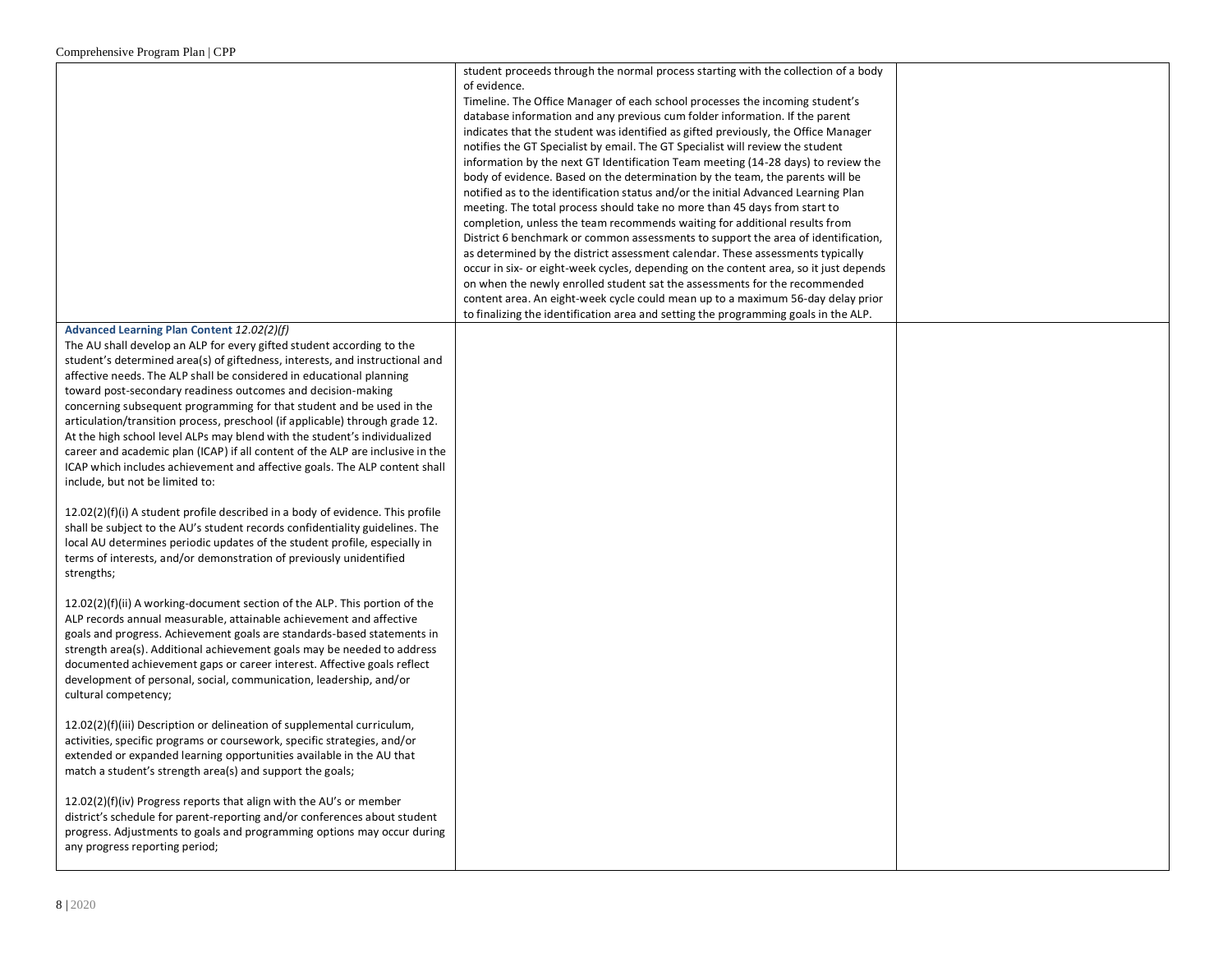| 12.02(2)(f)(v) Personnel involved in ALP development, and in progress          |                                                                                                                                                                    |  |
|--------------------------------------------------------------------------------|--------------------------------------------------------------------------------------------------------------------------------------------------------------------|--|
| report meetings or conferences, including, but not limited to classroom        |                                                                                                                                                                    |  |
| teacher(s), student, parents, gifted education staff or staff with training in |                                                                                                                                                                    |  |
| gifted education identification and programming, and support staff as          |                                                                                                                                                                    |  |
| appropriate.                                                                   |                                                                                                                                                                    |  |
| ALP Procedures and Responsibilities 12.02(2)(g)                                | When developing our Advanced Learning Plans, District 6 follows the steps                                                                                          |  |
| $12.02(2)(g)(ii)$ Personnel assigned with the responsibility for development   | recommended by the State of Colorado to ensure that all ECEA guidelines and rules                                                                                  |  |
| and monitoring. At minimum the student's parents and classroom teachers        | are followed and that all stakeholders are informed participants in the process.                                                                                   |  |
| should be familiar with and support ALP goals, and/or write ALP                | Stakeholders include the gifted student, parents, classroom teachers,                                                                                              |  |
| measurable goals according to local procedures. Gifted education resource      | administrators, and/or other support staff as appropriate. For twice exceptional                                                                                   |  |
| personnel may assist in the writing of goals, but may not be the sole          | students, GT Specialists work closely with the Special Education team to support                                                                                   |  |
| custodian of the ALP. Goals are written and aligned with classroom tiered      | student strengths as well as their learning needs/modifications. For students                                                                                      |  |
| instruction and expanded learning opportunities for supplemental or            | learning English as their second language, GT Specialists work closely with the                                                                                    |  |
| intensive programming;                                                         | English Language Development team to support student strengths as well as their<br>learning needs/modifications.                                                   |  |
| $12.02(2)(g)(iii)$ A method to develop student awareness and active            | GT documentation includes identification profile information, standards-aligned                                                                                    |  |
| participation in the ALP process;                                              | academic goals, and standards-aligned affective goals. Within Alpine, the ALP                                                                                      |  |
|                                                                                | template houses all of these areas. In Naviance, the goals are housed but the                                                                                      |  |
| $12.02(2)(g)(iv)$ A process for management of ALPs within the cumulative       | identification profile is maintained through a special tab in Infinite Campus. All                                                                                 |  |
| file system including a procedure for transferring ALPs between grade          | Gifted students have their identification profiles housed in Infinite Campus as a                                                                                  |  |
| levels, school levels, and districts. It is highly encouraged that ALPs are    | backup for the hard copy documents and to help with reporting out to the state the                                                                                 |  |
| written by those working with the gifted student and that the ALP is an        | different areas of identification.                                                                                                                                 |  |
| ongoing plan for coursework, tiered instruction, and increasing                | When planning for postsecondary workforce readiness, academic and affective                                                                                        |  |
| performance in the student's area of strength. ALP goals should be written     | goals are developed to support each student's future success for college and career                                                                                |  |
| or reviewed for current relevancy to teachers and students at the              | opportunities. Transitions are a routine part of the gifted education process in                                                                                   |  |
| beginning of the school year;                                                  | District 6, at the end of every school year, a meeting with all of our GT Specialists is                                                                           |  |
|                                                                                | held to pass along the ALP information and share recommendations for each                                                                                          |  |
| $12.02(2)(g)(v)$ An ALP progress reporting timeline. The review of progress    | student as they move to a new building level. Recommendations are also shared                                                                                      |  |
| integrates with ongoing conference or reporting periods of the district. It is | about social/emotional needs of students who work with school counselors, social                                                                                   |  |
| highly encouraged that ALPs be student-led at the secondary level; and         | workers, and other mental health professionals. The Infinite Campus system<br>automatically reassigns the students to their new buildings and GT Specialist within |  |
| $12.02(2)(g)(vi)$ A system to show evidence of parent engagement and input     | Alpine to ensure a smooth transfer of records. For secondary students, their                                                                                       |  |
| in ALP development and in the review of progress. Evidence may include,        | academic and affective goals are developed to ensure a successful transition to                                                                                    |  |
| but is not limited to: signature, electronic signature or checkbox of          | postsecondary education and/or career entry. Additionally, the GT Specialist Team                                                                                  |  |
| involvement, checklist, or other assurance supporting the student's            | has a special transition meeting each spring to communicate about the students                                                                                     |  |
| growth. If after 3 documented attempts to contact the parents for              | and their needs with the new receiving GT Specialist.                                                                                                              |  |
| signature, no parental signature is obtained, school personnel shall           | To provide a comprehensive profile of every identified student, GT Specialists                                                                                     |  |
| continue with ALP implementation and continue to engage parents in the         | document student strengths, needs, and interests in the ALP documents, and                                                                                         |  |
| process.                                                                       | Infinite Campus pulls additional information (student name, ID#, school, grade,                                                                                    |  |
|                                                                                | parent/guardian names, contact information). Every student has a minimum of one                                                                                    |  |
|                                                                                | academic and one affective goal based on their area(s) of identification and need                                                                                  |  |
|                                                                                | for support/extension. Academically, students and teachers are involved in setting                                                                                 |  |
|                                                                                | goals which are monitored throughout the year using NWEA testing and other                                                                                         |  |
|                                                                                | standards aligned assessments or documents. These goals are designed to further                                                                                    |  |
|                                                                                | growth and are not deficit based. For affective goals, students work with their GT                                                                                 |  |
|                                                                                | Specialists to identify strength areas that can be developed (leadership,                                                                                          |  |
|                                                                                | communication, etc.) or areas for personal growth to remove learning barriers (self-                                                                               |  |
|                                                                                | advocacy, test anxiety, perfectionism, etc.). These affective goals are monitored                                                                                  |  |
|                                                                                | using observation tools, self-reflection measures, or other appropriate means to                                                                                   |  |
|                                                                                | ensure that the student is progressing. Every teacher has access to the ALP                                                                                        |  |
|                                                                                | documents for those students whom they are serving in their classrooms through                                                                                     |  |
|                                                                                | the Alpine system, and the students are flagged on their rosters through Infinite                                                                                  |  |
|                                                                                | Campus.                                                                                                                                                            |  |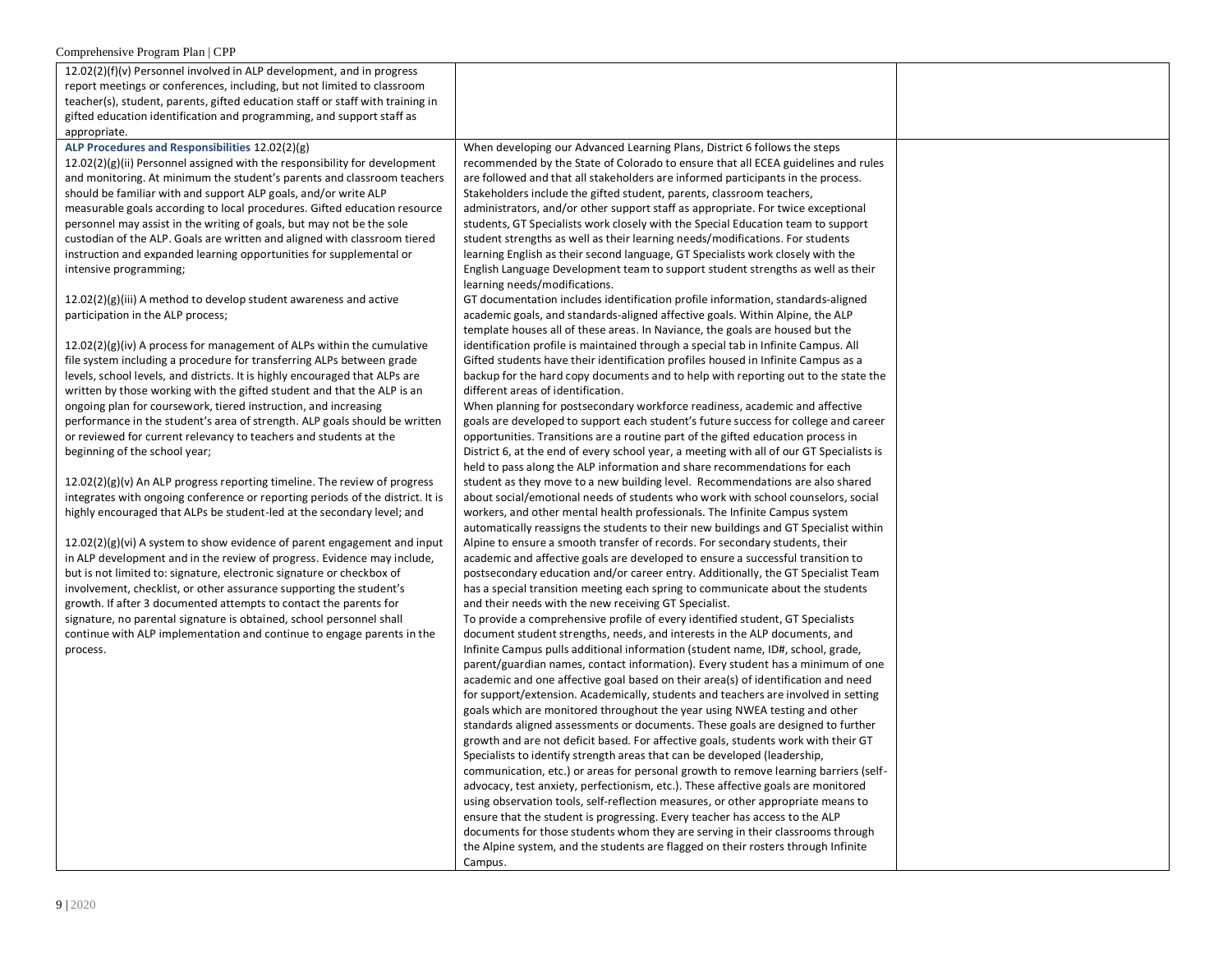A wide variety of supplementary curriculum, activities, strategies, and extended opportunities are offered in District 6 that support student ALP goals. In our elementary grades, academic growth is supported using supplemental materials such as Khan Academy, Zearn, William and Mary, Junior Great Books, and Jacob's Ladder. Young Chautauqua, Spelling Bee, Battle of the Books, Sumdog Competitions, choir concerts, art shows, and other activities are available to extend learning opportunities for gifted students. Additionally, Dos Rios Elementary is an International Baccalaureate (IB) Primary Years Program candidate school and focuses on valuing diverse cultures, looking at our world through a variety of learning lenses, and providing the appropriate level of rigor for all students. Many elementary schools are utilizing Blended Learning (a district initiative) to support individualized instruction and growth. At the middle school level, Blended Learning is being utilized to individualize instruction, and schools also provide the opportunity to take above grade level courses in Math and Language Arts. Brentwood Middle School became a fully authorized IB Middle Years Program school which supports rigor across content areas. At the high school level, a large assortment of advanced coursework, including Advanced Placement and International Baccalaureate Programs (Middle Years Program and Diploma Program), are available to all students. District 6 provides numerous concurrent enrollment opportunities via AIMS Community College and the University of Northern Colorado. Additionally, there are secondary level magnet programs which allow students to pursue career interests while still in high school. Some of our fifteen magnet programs include engineering, fire science, catering, agriculture, Marine Corps JROTC, and health sciences. Outside of our traditional high schools, the district provides unique learning environments for gifted students. Early College High School allows students (grades 9-12) to earn an associate's degree from Aims Community College while they are simultaneously earning a high school diploma, and half of their teaching staff is made up of Aims professors.

Although GT Specialists are assigned to each school and facilitate the ALP documents for those identified gifted students, the stakeholders are a crucial part of the ALP process. The GT Specialists consult parents/guardians, teachers, support staff, and/or administrators and then meet with students to develop the preliminary ALP academic and affective goals. Based on the academic area(s), students are programmed for and given the appropriate supplemental and/intensive programming necessary to achieve the established goals. Fall parent/teacher conferences are utilized to review the ALP documents with the families and ask for any input regarding student goals and programming, and to also have parents select areas in which they will provide support to their students. If parents are unavailable during conferences, they are emailed copies of the ALP and invited to either meet with the GT Specialist or provide feedback via email. Once all stakeholders have had the opportunity to provide input, the plan is finalized and then monitored throughout the year. Teachers are familiar with the ALP process and the goals, utilizing the Data Team Process that they use to evaluate the learning of all of their students. All students are part of their own ALP progress monitoring and help determine whether their goals were met at the end of each year. Some schools have the older students type in their own reflections and thoughts into their ALP document regarding their growth over the year, both academically and affectively. Progress reports are sent to parents throughout the year. Student identification and Advanced Learning Plan documentation are housed electronically and in hard copy in the cumulative folders when applicable. Student identification information is added to our Infinite Campus system to ensure that our charter schools can access that information and it is a backup for the hard copy portfolio in the cumulative files. Student ALP documents are kept electronically in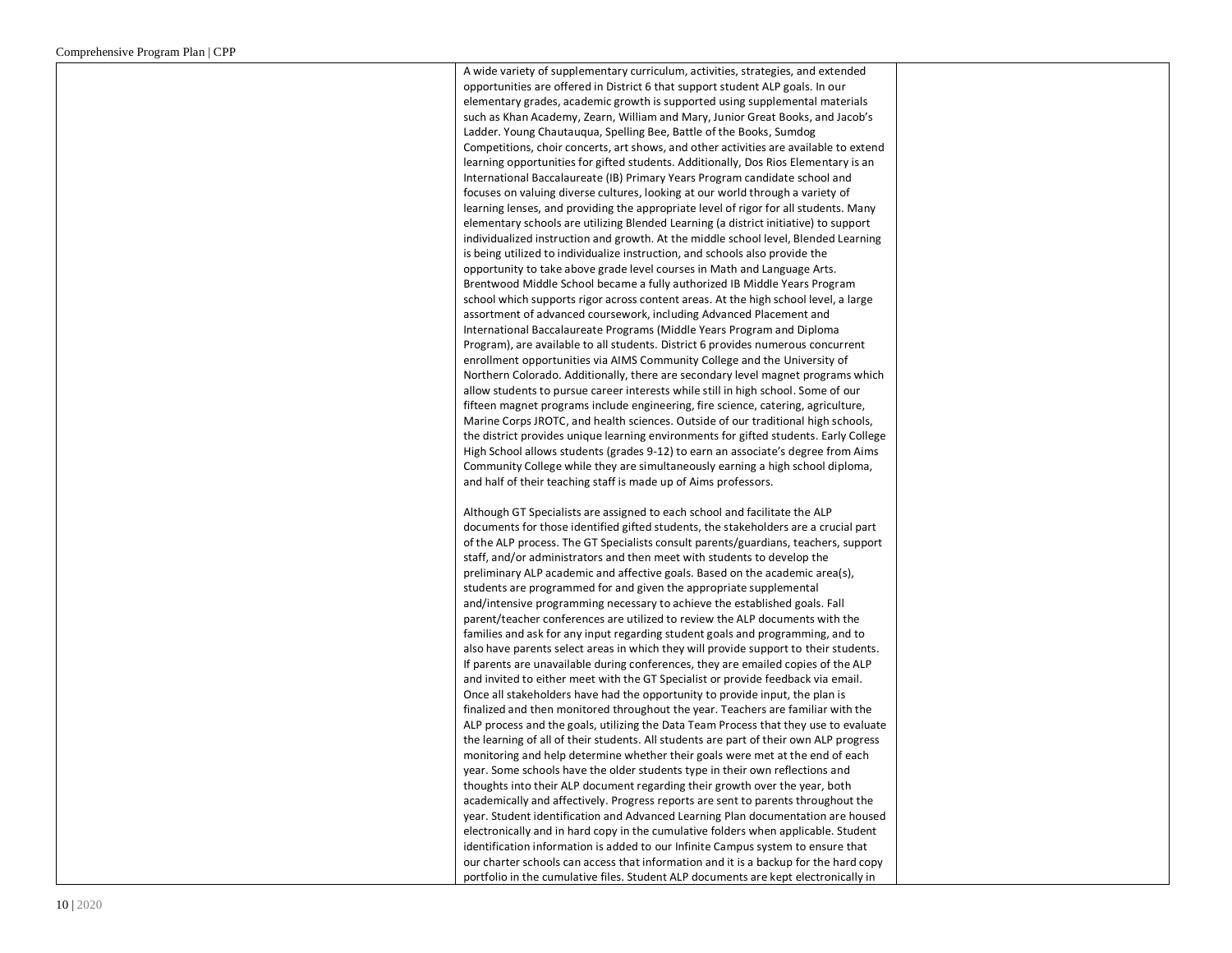|                                                                               | the Alpine system, all charter schools are also using the Alpine system to store ALPs     |  |
|-------------------------------------------------------------------------------|-------------------------------------------------------------------------------------------|--|
|                                                                               | as well. Hard copies of any assessments, identification profiles, or ALPs are placed      |  |
|                                                                               | in red folders in the student's cumulative file, and for students who are in a talent     |  |
|                                                                               | pool and being watched for future identification, their documentation is placed in a      |  |
|                                                                               |                                                                                           |  |
|                                                                               | blue folder in the cumulative file. Electronic copies are also housed in Alpine and IC.   |  |
|                                                                               |                                                                                           |  |
|                                                                               | The District Coordinator ensures that all teachers and GT Specialists have access to      |  |
|                                                                               | the correct students according to FERPA requirements. GT Specialists have the             |  |
|                                                                               | roster of identified gifted students tagged in Infinite Campus and utilize that list to   |  |
|                                                                               | ensure that all identified students have ALP documentation within the Alpine              |  |
|                                                                               | System. In order to be tagged in the Infinite Campus system, students who have            |  |
|                                                                               |                                                                                           |  |
|                                                                               | been identified through the district protocols (described elsewhere) are then added       |  |
|                                                                               | to a tagging roster which is emailed electronically to the GT Administrative              |  |
|                                                                               | Assistant and copied to the District Gifted Coordinator.                                  |  |
|                                                                               | To provide a comprehensive profile of every identified student, GT Specialists            |  |
|                                                                               | document student strengths, needs, and interests in the ALP documents, and                |  |
|                                                                               | Infinite Campus pulls additional information (student name, ID#, school, grade,           |  |
|                                                                               | parent/guardian names, contact information). Every teacher has access to the ALP          |  |
|                                                                               | documents for those students whom they are serving in their classrooms through            |  |
|                                                                               |                                                                                           |  |
|                                                                               | Alpine and Infinite Campus, and the students are flagged on their rosters through         |  |
|                                                                               | Infinite Campus. Student identification and Advance Learning Plan documentation           |  |
|                                                                               | are housed electronically and in hard copy in the cumulative folders. Student             |  |
|                                                                               | identification information is in the GT Tab on Infinite Campus system to ensure that      |  |
|                                                                               | our charter schools can access that information and it is a backup for the hard copy      |  |
|                                                                               | portfolio in the cumulative files. Student ALP documents are kept electronically in       |  |
|                                                                               | Alpine for all district schools and all charter schools. Hard copies of any               |  |
|                                                                               | assessments, identification profiles, or ALPs are placed in red folders in the            |  |
|                                                                               | student's cumulative file, and for students who are in a talent pool and being            |  |
|                                                                               |                                                                                           |  |
|                                                                               | watched for future identification, their documentation is placed in a blue folder in      |  |
|                                                                               | the cumulative file. All files for students newly identified or new to the district as of |  |
|                                                                               | the 2020-2021 school year will be scanned and uploaded to Infinite Campus, no             |  |
|                                                                               | hard copies will be saved in the cumulative file from the current school year             |  |
|                                                                               | forward.                                                                                  |  |
| Programming $12.02(2)(h)$                                                     | District 6 offers a wide variety of programming options to serve the needs of gifted      |  |
| 12.02(2)(h)(i) The program plan shall describe the programming                | students. Programming is divided into four major categories: Structure, Content           |  |
| components, options, and strategies that will be implemented by the AU        | Options, Guidance, and Differentiated Instruction. Structure options include              |  |
| and schools to appropriately address the educational needs of gifted          | magnet programs (STEM, Art, Health Science, etc.), cluster grouping, pullout              |  |
|                                                                               |                                                                                           |  |
| students. Programming shall match the academic strengths and interests        | enrichment opportunities, mixed-grade classrooms, online courses, Blended                 |  |
| of the gifted student. Other educational or affective needs shall be          | Learning, special interest classes, Advanced Placement, International                     |  |
| addressed according to the individual student's profile. Programming          | Baccalaureate, career pathways, dual enrollment, and Early College Academy.               |  |
| components, options, and strategies shall include, but need not be limited    | Content Options include Math Counts, Spelling Bee, science fairs, book studies,           |  |
| to:                                                                           | Summer Enrichment Program, contests/competitions, William and Mary                        |  |
|                                                                               | curriculum, music ensembles, Junior Great Books, Odyssey of the Mind, student             |  |
| 12.02(2)(h)(i)(A) Alignment of the gifted student's assessment data and ALP   | council, and forensics. Guidance programming includes addressing social,                  |  |
| goals to programming options in the areas of giftedness;                      | behavioral, and emotional needs; improving relationships, providing career                |  |
|                                                                               | guidance, and facilitating affective focus groups. Differentiated Instruction options     |  |
| 12.02(2)(h)(i)(B) Structures or type of delivery by which gifted students are | include acceleration (subject and/or whole grade), questioning for higher-order           |  |
|                                                                               |                                                                                           |  |
| served at the different school levels (e.g., the general classroom, resource  | thinking skills, content extensions, pre-assessments, tiered assignments, and Depth       |  |
| location, small instructional group, and/or pullout for direct and extended   | and Complexity tools. Programming decisions are made based on the needs of                |  |
| instruction aligned to strength area);                                        | gifted individuals and/or groups of gifted students and how to best address their         |  |
| 12.02(2)(h)(i)(C) Support in differentiated instruction and methods (e.g.,    | academic and affective needs.                                                             |  |
| acceleration, cluster grouping and higher order thinking skills);             | As a district, Multi-tiered Systems of Support are used to meet the needs of all          |  |
|                                                                               | students, including gifted students. Using the Response to Intervention (RtI) Model       |  |
|                                                                               | as the philosophical foundation, the gifted education team focuses on training            |  |
|                                                                               |                                                                                           |  |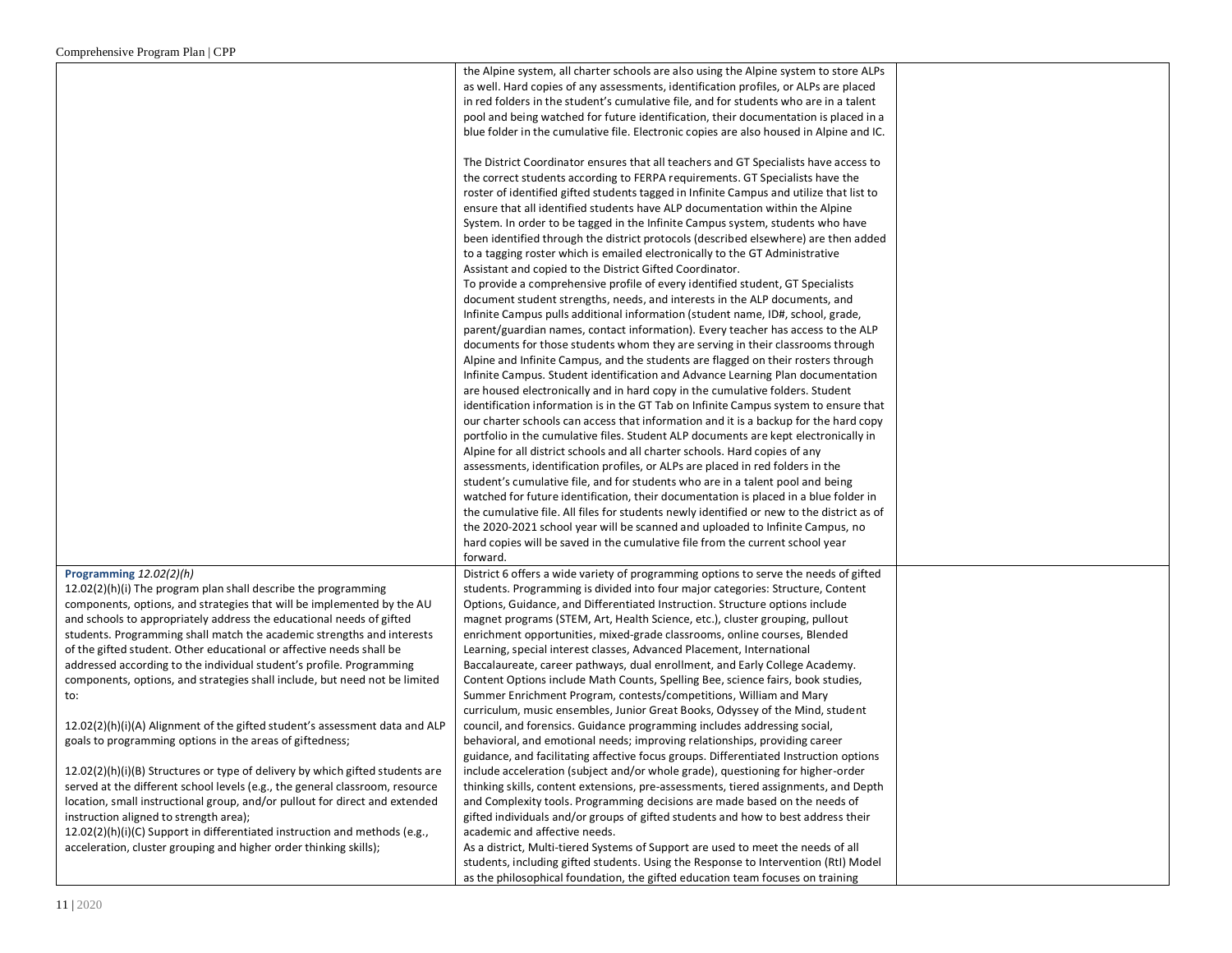| 12.02(2)(h)(i)(D) Affective and guidance support systems (e.g., social skills | classroom educators to differentiate their Tier 1 instruction to meet the needs of   |  |
|-------------------------------------------------------------------------------|--------------------------------------------------------------------------------------|--|
| training, early college and career planning);                                 | the gifted students in their classrooms. Tier 1 instruction is supported through     |  |
|                                                                               |                                                                                      |  |
|                                                                               | professional development such as strategic lesson planning instruction.              |  |
| $12.02(2)(h)(i)(E)$ Diverse content options provided for gifted students in   | Additionally, half of each GT Specialist's time is designated for coaching and can   |  |
| their areas of strength (e.g., mentorship, Socratic seminars, advanced        | include observation, planning support, instructional modeling, and co-teaching. Tier |  |
| math, honors courses);                                                        | 2 instruction is based on the area of giftedness and may include advanced targeted   |  |
|                                                                               | instruction groups, honors classes, music ensembles, etc. For Tier 3 instruction,    |  |
| 12.02(2)(h)(i)(F) The means by which articulation for preschool (if           | students may require significant subject acceleration (concurrent enrollment, Early  |  |
| applicable) through grade 12 is planned and implemented;                      | College Academy, etc.) or special opportunities for advanced abilities (State Honor  |  |
|                                                                               | Choir, national poetry contests, club hockey, etc.)                                  |  |
|                                                                               |                                                                                      |  |
| 12.02(2)(h)(i)(G) Pre-collegiate and/or pre-advanced placement support;       | As part of the Advanced Learning Plan, GT facilitators facilitate the development of |  |
|                                                                               | student goals based on data, interviews, or other support information. Each          |  |
| $12.02(2)(h)(i)(H)$ ALP development and reviews conducted through the         | student's academic and affective goals are aligned with the programming options      |  |
| collaborative efforts of the teacher(s), other school personnel (as needed),  | that will best fit the student's strengths and interests. Students, parents, and     |  |
| parents and the student (as appropriate);                                     | teachers all contribute to finding the appropriate programming options and goals.    |  |
|                                                                               | Although goals are designed to be completed within the school year (although they    |  |
| 12.02(2)(h)(i)(l) Post-secondary options available to gifted students.        | can be extended as needed), the goals should be aligned with the student's long-     |  |
|                                                                               | term college and career aspirations. GT Specialists work together across levels to   |  |
|                                                                               |                                                                                      |  |
| $12.02(2)(h)(i)(J)$ Concurrent enrollment opportunities, if indicated by a    | ensure that students can access a variety of learning opportunities and extensions   |  |
| gifted child's ALP or ICAP. To be considered in an ALP, the AU shall consider | (such as elementary students attending middle school for math) and to make sure      |  |
| the student's need for appropriate concurrent enrollment, available           | that long range student growth is cohesive and comprehensive as students move        |  |
| options, funding, and requirement for administrative approval.                | from elementary to middle to high school level.                                      |  |
|                                                                               |                                                                                      |  |
| 12.02(2)(h)(ii) Students identified with exceptional ability require          |                                                                                      |  |
| provisions to develop the areas of strength over time. When                   |                                                                                      |  |
| underachievement and/or motivational issues are observed behaviors in a       |                                                                                      |  |
|                                                                               |                                                                                      |  |
| gifted student, the ALP team, child study team, or review team shall          |                                                                                      |  |
|                                                                               |                                                                                      |  |
| problem solve in collaboration with the family, the student, and              |                                                                                      |  |
| appropriate staff.                                                            |                                                                                      |  |
| Evaluation and Accountability Procedures 12.02(2)(i)                          | For several years, the District has embedded the GT goals for the Unified            |  |
| The comprehensive program plan shall describe the AU's procedures for         | Improvement Plan rather than adding an addendum, so the data is gathered             |  |
|                                                                               |                                                                                      |  |
| evaluation and accountability including, but not limited to:                  | utilizing the district data systems and state reported data. Using disaggregated     |  |
|                                                                               | data, the District Leadership Team, District Accountability Committee, and Board of  |  |
| 12.02(2)(i)(i) Unified improvement plan addendum methods by which             | Education provide input to develop goals and action steps for district improvement   |  |
| gifted student performance is monitored and measured for continual            | based on district performance data, and gifted student growth data and goals are     |  |
| learning progress and how such methods align with the state accreditation     | embedded under each priority improvement goal in accordance with the state           |  |
| process (e.g., annual UIP gifted education addendum, multi-district/BOCES     | accreditation process. For 2018-2019, a Gifted Education Plan based on our District  |  |
| summary, intervention progress monitoring data sources, ALP goals, and        | Priorities was requested to be included with other instructional areas.              |  |
| performance, district, and/or state assessment data). These methods           | The Gifted and Talented Advisory Council reviews GT data and programming and         |  |
| include UIP elements such as annual gifted student performance target(s)      | provides parent, educator, administrator, counselor, and community member            |  |
|                                                                               |                                                                                      |  |
| and an action plan to meet the target(s) and a timeline to report on          | feedback through its diverse membership. The GT Advisory Council has also been       |  |
| progress toward targets;                                                      | working to update our Parent Surveys and expand to get feedback from additional      |  |
|                                                                               | stakeholders as well, so they will be reviewing the state stakeholder surveys        |  |
| $12.02(2)(i)(ii)$ Methods by which student affective growth is monitored and  | available on the Data Management System, personalizing them for District 6, and      |  |
| measured for continual development (e.g., rubrics for personal journals       | transferring them into Google Forms for easy response.                               |  |
| and anecdotal data, student surveys, demonstration of self-advocacy, and      | For all student academic and affective goals in the Advanced Learning Plans, smart   |  |
| student career and/or college plans);                                         | goals are written to determine whether those individual goals are progressing;       |  |
|                                                                               | however, at the district level, feedback on the affective goal success will also be  |  |
| 12.02(2)(i)(iii) Methods for ensuring that gifted student performance         | integrated into the stakeholder surveys to provide additional data in terms of       |  |
|                                                                               |                                                                                      |  |
| (achievement and growth) and reporting are consistent with state              | programming effectiveness. Currently, parents complete surveys each spring to        |  |
| accreditation and accountability requirements (i.e., disaggregation of state  | provide feedback on what needs were addressed or still need to be addressed          |  |
| assessment data for gifted students, identification of discrepancies in the   | through our gifted education program, and those surveys are reviewed by the GT       |  |
| data, goal setting and demonstration of achievement and growth); and          | Advisory Council to provide improved support.                                        |  |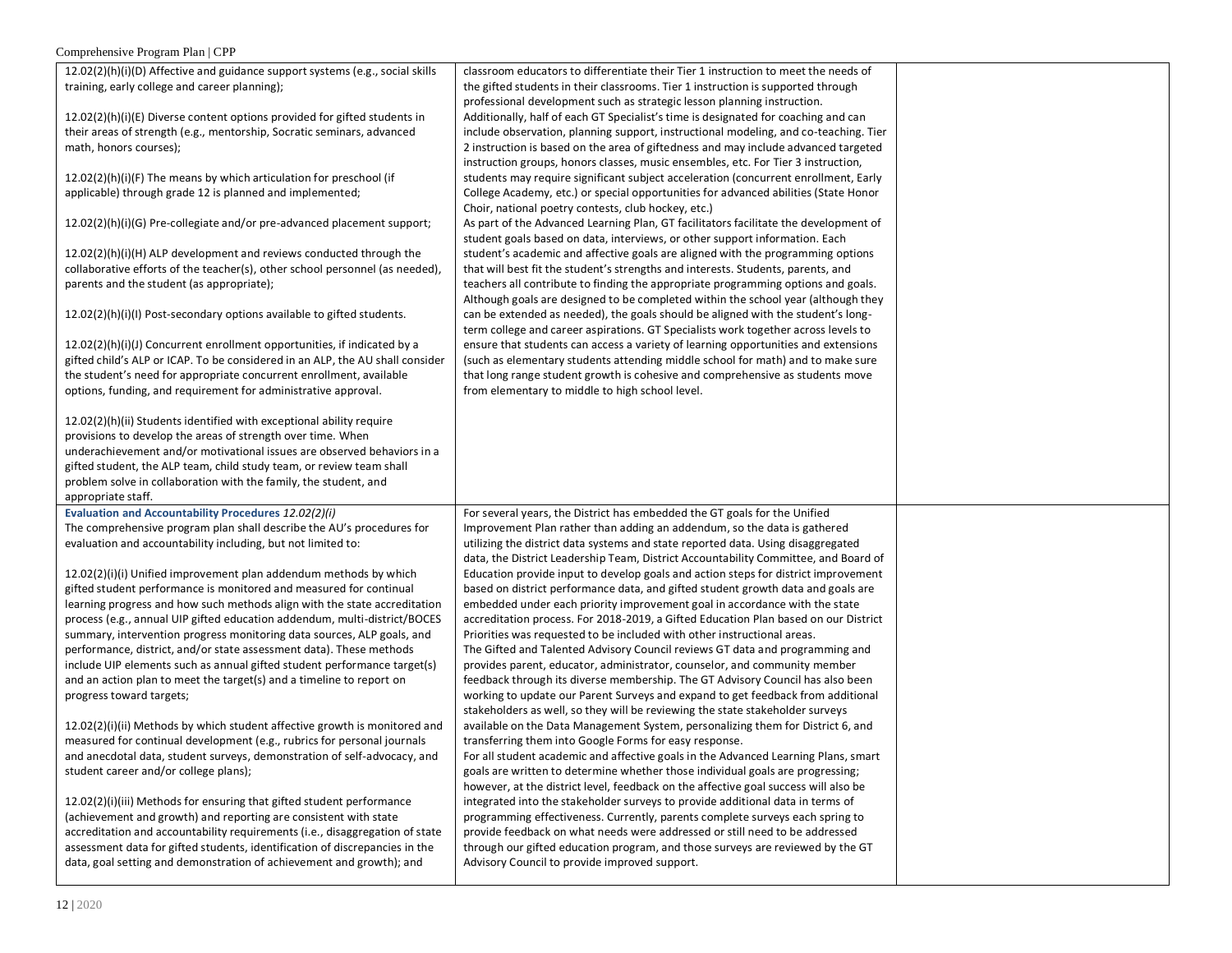| 12.02(2)(i)(iv) Methods for self-evaluation of the gifted program including a<br>schedule for periodic feedback and review (e.g., review of gifted policy,<br>goals, identification process, programming components, personnel, budget<br>and reporting practices, and the impact of gifted programming on student<br>achievement and progress); and<br>12.02(2)(i)(v) Methods by which parents, educators, and other required<br>persons are informed about the methods described in 12.02(2)(i)(i-iv)<br>above.                                                                                                                                                                                                                                                                                                                                                                                                                                                                                                                                                                                                                                                                                                                                                                                                                                                                                                                                                                                                                                                                                                                                                                                                       | Each fall, the Board of Education receives an update on Gifted Programming in the<br>district, and the presentation is aired publicly for all community members to watch<br>on local television, and it is also recorded and posted on the district web site under<br>the Board Meetings. The Board has back up documents that provide more detailed<br>achievement data and programming information, and they ask clarifying questions,<br>make comments, or request additional information which is then provided in the<br>Board of Education packets the following week.<br>District 6 has its current annual plan, including the embedded Gifted plan, on file at<br>CDE, and complies with the requirements of accreditation with regard to the<br>analysis of student achievement data, breaking it down by subgroups (gender,<br>FARM, ethnicity, EL, etc.), grade levels, and content areas. It also uses data to<br>identify instructional goals for gifted students and report on their growth measures.<br>The data is disaggregated by all areas of identification. The district departments of<br>Assessment and Student Information Services help ensure that all required data is<br>reported to the state. Human Resources reports out on Qualified Personnel.                                                                                                                                                                                                                                                                                                                                                                                                                                                                                                                                                                                                                                                                                                                                                                                                    |  |
|-------------------------------------------------------------------------------------------------------------------------------------------------------------------------------------------------------------------------------------------------------------------------------------------------------------------------------------------------------------------------------------------------------------------------------------------------------------------------------------------------------------------------------------------------------------------------------------------------------------------------------------------------------------------------------------------------------------------------------------------------------------------------------------------------------------------------------------------------------------------------------------------------------------------------------------------------------------------------------------------------------------------------------------------------------------------------------------------------------------------------------------------------------------------------------------------------------------------------------------------------------------------------------------------------------------------------------------------------------------------------------------------------------------------------------------------------------------------------------------------------------------------------------------------------------------------------------------------------------------------------------------------------------------------------------------------------------------------------|------------------------------------------------------------------------------------------------------------------------------------------------------------------------------------------------------------------------------------------------------------------------------------------------------------------------------------------------------------------------------------------------------------------------------------------------------------------------------------------------------------------------------------------------------------------------------------------------------------------------------------------------------------------------------------------------------------------------------------------------------------------------------------------------------------------------------------------------------------------------------------------------------------------------------------------------------------------------------------------------------------------------------------------------------------------------------------------------------------------------------------------------------------------------------------------------------------------------------------------------------------------------------------------------------------------------------------------------------------------------------------------------------------------------------------------------------------------------------------------------------------------------------------------------------------------------------------------------------------------------------------------------------------------------------------------------------------------------------------------------------------------------------------------------------------------------------------------------------------------------------------------------------------------------------------------------------------------------------------------------------------------------------------------------------------------------------------|--|
| <b>Personnel 12.02(2)(j)</b><br>$12.02(2)(i)(i)$ The program plan shall describe the personnel who provide<br>instruction, counseling, coordination and other programming for gifted<br>students. Personnel shall be knowledgeable in the characteristics,<br>differentiated instructional methods and competencies in the special<br>education of gifted students. Qualified personnel with endorsement or an<br>advanced degree in gifted education are preferred in specific programs and<br>classrooms consisting of mainly gifted students. Beginning with the 2010-<br>2011 school year, every AU shall employ or contract with a person who is<br>responsible for:<br>12.02(2)(j)(i)(A) Management of the program plan;<br>$12.02(2)(j)(i)(B)$ Professional development activities, the purposes of which<br>are:<br>$12.02(2)(i)(i)(B)(l)$ To improve and enhance the skills, knowledge and<br>expertise of teachers and other personnel who provide instruction and<br>other supportive services to gifted students; and<br>12.02(2)(j)(i)(B)(II) To increase, to the extent practicable, the number of<br>qualified personnel providing instruction to gifted students.<br>12.02(2)(i)(ii) The AU shall make good faith effort to hire and retain on at<br>least a halftime basis one qualified person to administer and monitor the<br>implementation of the AU's gifted program.<br>12.02(2)(j)(iii) Administrative units should consider employing sufficient<br>personnel for ALP writing and monitoring, and differentiated instruction<br>for gifted students.<br>12.02(2)(j)(iv) Administrative units should collaborate with universities and<br>colleges for the development of qualified personnel. | District 6 employs a part time administrator to manage the gifted education<br>program and support buildings as part of the GT Specialist Team. The current<br>District GT Coordinator Is enrolled in a masters degree in Gifted Education and<br>coordinates professional development for the GT Specialist team and for all district<br>teachers and administrators. The GT Specialists attend the CAGT conference every<br>fall, CDE meetings or regional trainings, and several serve on state gifted<br>committees. District 6 has allotted 7.5 FTE to hire GT Specialists, and there are<br>currently eight educators serving in this role. Four of the eight GT Specialists also<br>possess masters degrees in Gifted Education, and the district works in collaboration<br>with the Gifted Education Program at the University of Northern Colorado to<br>ensure that teachers have access to quality training. Each GT Specialist serves 1-5<br>schools, so every school in the district has a GT Specialist assigned to support gifted<br>education in that building. GT Specialists are fully certified teachers who are<br>responsible for the identification and programming plans of all gifted students in<br>their assigned buildings. They facilitate the Advanced Learning Plan process and<br>make sure that all stakeholders are invited to participate in the development and<br>monitoring of the academic and affective goals. The GT Specialist is responsible for<br>entering the ALP into the template housed on Alpine. Additionally, GT Specialists<br>serve as instructional leaders and coach teachers in providing appropriate<br>differentiation and extension for gifted students in their classrooms. All teachers<br>who provide classroom instruction to gifted students are licensed and highly<br>qualified according to federal requirements, and the Human Resources Department<br>monitors this during the hiring process and throughout a teacher's tenure in the<br>district. No paraprofessionals are used as instructional providers. |  |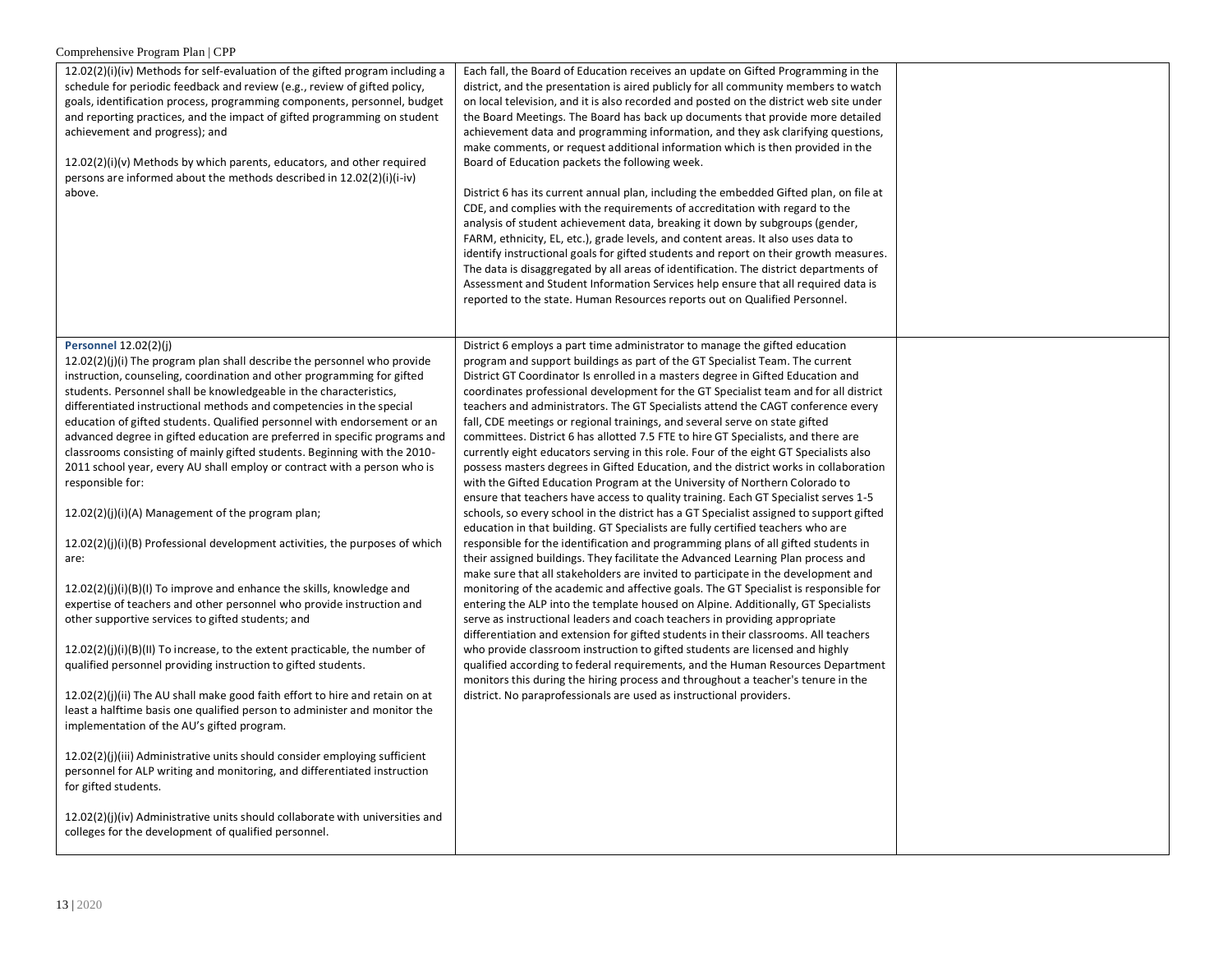| $12.02(2)(j)(v)$ Personnel responsible for the instruction and learning of<br>gifted students in core academic areas must meet the requirements under<br>federal law for highly qualified teachers.<br>$12.02(2)(j)(vi)$ Paraprofessionals may serve in supportive roles, but may not<br>be the sole instructional provider, nor may such paraprofessionals be<br>funded using state gifted education funds.<br>12.02(2)(j)(vii) The program plan shall also indicate the content of and<br>means by which the AU supports the acquisition and/or improvement of<br>the knowledge and competencies of personnel through appropriate<br>professional development relating to the instruction, programming and<br>counseling for gifted students. (e.g., induction and in-service programs,<br>job-embedded training and coaching, gifted education workshops or<br>institutes and college coursework). Key topics should include, but need not<br>be limited to, gifted characteristics and myths, differentiated instruction,<br>affective needs, counseling, content instructional options and advanced<br>curricular strategies (e.g., higher order thinking strategies).                                                                                                                                                                                                                                                                                                                                                                                                                                                                                                                                                                                                                                                                                                                                                                         |                                                                                                                                                                                                                                                                                                                                                                                                                                                                                                                                                                                                                                                                                                                                                                                                                                                                                                                                                                                                                                                                                                                                                                                                                                                                                                                                                                                                                                                                                                                                                                                                                                                                                                                                                                                                                                                                                                                                                                                                                                                                                                                                                                                                                                                                                                                                                    |  |
|-----------------------------------------------------------------------------------------------------------------------------------------------------------------------------------------------------------------------------------------------------------------------------------------------------------------------------------------------------------------------------------------------------------------------------------------------------------------------------------------------------------------------------------------------------------------------------------------------------------------------------------------------------------------------------------------------------------------------------------------------------------------------------------------------------------------------------------------------------------------------------------------------------------------------------------------------------------------------------------------------------------------------------------------------------------------------------------------------------------------------------------------------------------------------------------------------------------------------------------------------------------------------------------------------------------------------------------------------------------------------------------------------------------------------------------------------------------------------------------------------------------------------------------------------------------------------------------------------------------------------------------------------------------------------------------------------------------------------------------------------------------------------------------------------------------------------------------------------------------------------------------------------------------------------------------------------------|----------------------------------------------------------------------------------------------------------------------------------------------------------------------------------------------------------------------------------------------------------------------------------------------------------------------------------------------------------------------------------------------------------------------------------------------------------------------------------------------------------------------------------------------------------------------------------------------------------------------------------------------------------------------------------------------------------------------------------------------------------------------------------------------------------------------------------------------------------------------------------------------------------------------------------------------------------------------------------------------------------------------------------------------------------------------------------------------------------------------------------------------------------------------------------------------------------------------------------------------------------------------------------------------------------------------------------------------------------------------------------------------------------------------------------------------------------------------------------------------------------------------------------------------------------------------------------------------------------------------------------------------------------------------------------------------------------------------------------------------------------------------------------------------------------------------------------------------------------------------------------------------------------------------------------------------------------------------------------------------------------------------------------------------------------------------------------------------------------------------------------------------------------------------------------------------------------------------------------------------------------------------------------------------------------------------------------------------------|--|
| Budget 12.02(2)(k)<br>$12.02(2)(k)(i)$ The AU shall include in the annual plan a budget for gifted<br>education which reflects the collaborative efforts of the AU and cost of<br>implementing the program elements and the student goals stated in the<br>annual comprehensive program plan. The budget shall detail the funding<br>committed by the AU and funding requested from the Department.<br>Funding committed by the AU shall be an amount determined by the AU to<br>contribute towards the AU's gifted student education program described in<br>the AU's program plan. Funds requested from the Department may be<br>used for:<br>$12.02(2)(k)(i)(A)$ Salaries for appropriately licensed and endorsed personnel<br>primarily serving gifted students (e.g., gifted education directors,<br>coordinators, resource teachers, counselors and teachers of gifted<br>classrooms);<br>12.02(2)(k)(i)(B) Professional development and training relating to gifted<br>education;<br>12.02(2)(k)(i)(C) Programming options and school counseling or affective<br>guidance specific to gifted students and their ALPs;<br>12.02(2)(k)(i)(D) Materials used in instructional programming for gifted<br>education; and<br>12.02(2)(k)(i)(E) Administrative costs (classified or grant fiscal staff),<br>technology, and equipment necessary for the education of gifted students<br>up to ten percent for any one of these limited expenditures, and, not to<br>collectively exceed twenty percent of the total amount requested from the<br>Department.<br>12.02(2)(k)(ii) Administrative units may contract with other AUs to<br>establish and maintain gifted student programs (e.g., art, music, online<br>coursework, and counseling) for the education of gifted children, sharing<br>costs of student programing in accordance with terms of a contract. This<br>action is optional based upon available AU resources, and subject to AU | District 6 submits an annual budget plan and spending report to show how the<br>state funding is distributed to support gifted education. The district funds the<br>standard salaries for GT Specialists and the District Gifted Coordinator; however,<br>the district has applied for the Qualified Personnel Grant to cover .5 of the District<br>Gifted Coordinator salary. The state gifted funding is used to provide professional<br>development by bringing in trainers, paying GT Specialists to provide summer<br>professional development off of contract time, or to pay for attending conferences.<br>The district pays for the Alpine system that houses the Advanced Learning Plans.<br>The state gifted funding covers the cost of the GT Parent Institute or other parent<br>learning opportunities, transportation for advanced math students needing to<br>attend class in other buildings, advanced curriculum supports (William and Mary<br>curriculum, Advanced Placement textbooks, Depth and Complexity materials,<br>Junior Great Books, etc.), and technology (iPads for testing or Blended Learning<br>Instruction; laptops for GT Specialists, etc.). A large portion of the budget funds the<br>assessment materials used for identification, including the NNAT 3, which is the<br>universal screener given to all second grade students in the district. The district has<br>applied for the Universal Screener Grant to offset this large expense. As<br>demonstrated by the expenditure reports, technology does not exceed 20% of the<br>annual budget, and all financial requirements are followed. The budget is<br>prioritized by the needs expressed from the GT Specialists, The GT Advisory Council,<br>and the District GT Coordinator, and final approval comes from the Assistant<br>Superintendent of Academic Achievement.<br>District financial records are coded for gifted education and for gifted grants<br>according to the state codes, and all financial practices are kept in accordance with<br>the governmental accounting guidelines. All inventory is housed and checked out of<br>the district gifted education store room. Any technology is labeled and assigned to<br>the gifted education department, and there is a record of all purchases made from<br>gifted education accounts. |  |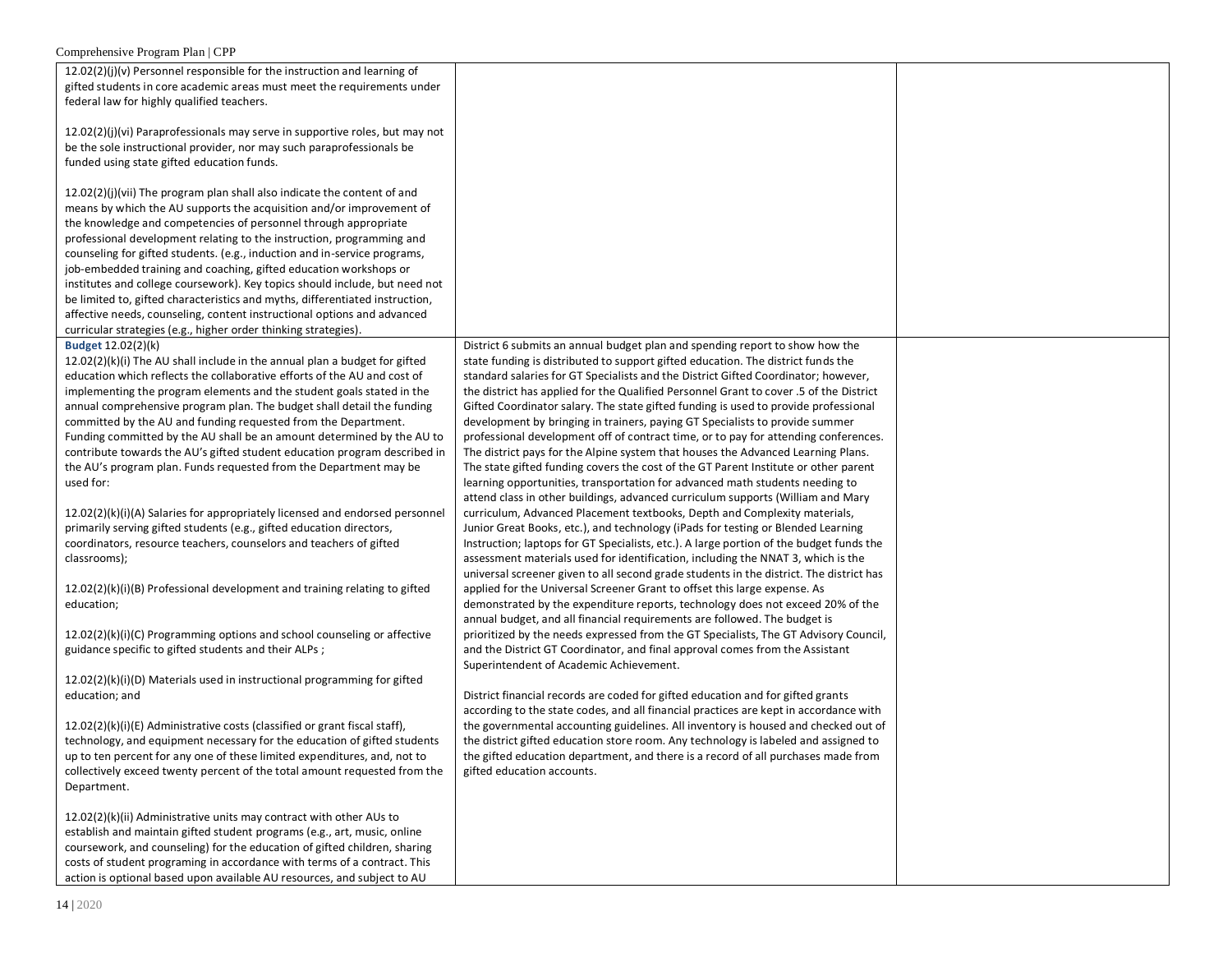| discretion. An AU with less than six children who need a particular program   |                                                                                       |                                                    |
|-------------------------------------------------------------------------------|---------------------------------------------------------------------------------------|----------------------------------------------------|
| may purchase services from one or more AUs that provide the appropriate       |                                                                                       |                                                    |
| gifted education program for individual or groups of gifted students. Gifted  |                                                                                       |                                                    |
| education personnel in these AUs shall collaborate on the content and         |                                                                                       |                                                    |
| monitoring of such contracts.                                                 |                                                                                       |                                                    |
| Record Keeping 12.05(1)                                                       | You may simply check "yes" if you follow these procedures. If you do not, please      |                                                    |
| Financial records shall be kept in accordance with generally accepted         | explain.                                                                              |                                                    |
| principles of governmental accounting. Recommended accounting                 | $\boxtimes$ Yes                                                                       |                                                    |
| principles are listed in the Financial Policies and Procedures Handbook.      |                                                                                       |                                                    |
|                                                                               | District financial records are coded for gifted education and for gifted grants       |                                                    |
| 12.05(2) Inventory                                                            | according to the state codes, and all financial practices are kept in accordance with |                                                    |
| An inventory shall be maintained of all equipment for which funding was       | the governmental accounting guidelines. All inventory is housed and checked out of    |                                                    |
| received. These records shall be maintained throughout the useful life of     | the district gifted education store room. Any technology is labeled and assigned to   |                                                    |
| the equipment.                                                                | the gifted education department, and there is a record of all purchases made from     |                                                    |
|                                                                               | gifted education accounts.                                                            |                                                    |
| 12.05(3) Student Education Records                                            |                                                                                       |                                                    |
| The ALP documents shall be part of the student's cumulative education         |                                                                                       |                                                    |
| record.                                                                       | Every teacher has access to the ALP documents for those students whom they are        | o We do not have any major changes in              |
|                                                                               | serving in their classrooms through the Alpine system, and the students are flagged   | procedures for record keeping; however, our        |
| 12.05(4) Confidentiality of Student Education Records                         | on their rosters through Infinite Campus. Student identification and Advance          | change to keeping detailed gifted identification   |
| Individually identifiable records of students referred, assessed, evaluated,  | Learning Plan documentation are housed electronically and in hard copy in the         | information in Infinite Campus follows security    |
| and/or served through programming for gifted and talented students in         | cumulative folders for those students identified prior to the 2020-2021 school year.  | protocols since this is the access controlled      |
| any AU shall be held to be confidential and protected in accordance with      | All documents for students identified during the 2020-2021 academic year and          | student data and records electronic management     |
| applicable federal and state laws and regulations. Student records that are   | beyond will be housed electronically within Alpine and IC. Student identification     | system.                                            |
| collected and/or stored electronically shall be held to current state law and | information is in the Infinite Campus system to ensure that our charter schools can   | o 2020-2025                                        |
| FERPA regulations governing the protection of personally identifiable         | access that information and it is a backup for the hard copy portfolio in the         | • Continue entering the identification information |
| information and the privacy interests of students.                            | cumulative files. Student ALP documents are kept electronically in the Alpine         | for our gifted students into Infinite Campus.      |
|                                                                               | system or on Naviance. Hard copies of any assessments, identification profiles, or    |                                                    |
| 12.05(5) Maintenance and Destruction of Student Education Records             | ALPs are placed in red folders in the student's cumulative file, and for students who |                                                    |
| Gifted student education records and ALPs shall be maintained, retained       | are in a talent pool and being watched for future identification, their               |                                                    |
| and destroyed consistent with the ongoing system of student record            | documentation is placed in a blue folder in the cumulative file. All electronic and   |                                                    |
| keeping established in the AU, including its member districts or the Charter  | hard copy student ALP documents and cum folders are kept secure according to          |                                                    |
| School Institute for student records, preschool (if applicable) through grade | state law and FERPA regulations. When students exit the district or graduate, the     |                                                    |
| 12.                                                                           | Records department follows record-keeping protocols that involve electronic           |                                                    |
|                                                                               | storage and shredding of any paper copies of documents that will not continue to      |                                                    |
|                                                                               | be placed in secure storage.                                                          |                                                    |
| <b>Procedures for Disagreement 12.06</b>                                      | The Gifted and Talented Program: Parent and Community Handbook is available           |                                                    |
| The program plan shall describe procedures for resolving disagreements        | online as well as provided in hard copy at parent-teacher conferences if requested.   |                                                    |
| with parents/guardians, or students in regard to identification,              | It outlines for parents the steps to take for dispute resolution (page 21).           |                                                    |
| programming, and ALPs. The procedures for resolving disagreements shall       | <b>Dispute Resolution Process:</b>                                                    |                                                    |
| include, but need not be limited to: a method for the aggrieved individual    | All disputes will be solved using a consensus model. It is the intent of the Greeley- |                                                    |
| to express issues and concerns; a means to discuss disagreements in a         | Evans School District 6 to resolve questions and concerns at the level in which they  |                                                    |
| timely manner with personnel designated by the district with authority to     | occurred. Your child's Gifted and Talented Specialist should be the first person to   |                                                    |
| resolve the disagreement. The procedures shall afford the aggrieved           | address any questions and concerns regarding Gifted and Talented identification       |                                                    |
| individual notice of the decision giving rise to the dispute and an           | and/or services. Students are encouraged to first talk with their Gifted and Talented |                                                    |
| opportunity to be heard before the decision is implemented. The               | Specialist to address any questions, issues, or concerns. Parents/guardians are also  |                                                    |
| procedures must be posted for ease of access by stakeholders.                 | invited to contact the Gifted and Talented Specialist at his/her child's school to    |                                                    |
|                                                                               | address their concerns and to come to a mutually satisfactory resolution. If the      |                                                    |
|                                                                               | student and/or parents/guardians are not satisfied with the response by the Gifted    |                                                    |
|                                                                               | and Talented Specialist, they should then contact the building principal. Through     |                                                    |
|                                                                               | collaboration of the student, parents/guardians, and the building GT Specialist, the  |                                                    |
|                                                                               | principal will resolve the questions, issues and/or concerns. If the student and/or   |                                                    |
|                                                                               | parents/guardians are not satisfied with the resolution at the building level, they   |                                                    |
|                                                                               | may contact the District Gifted and Talented Facilitator who will then work with all  |                                                    |